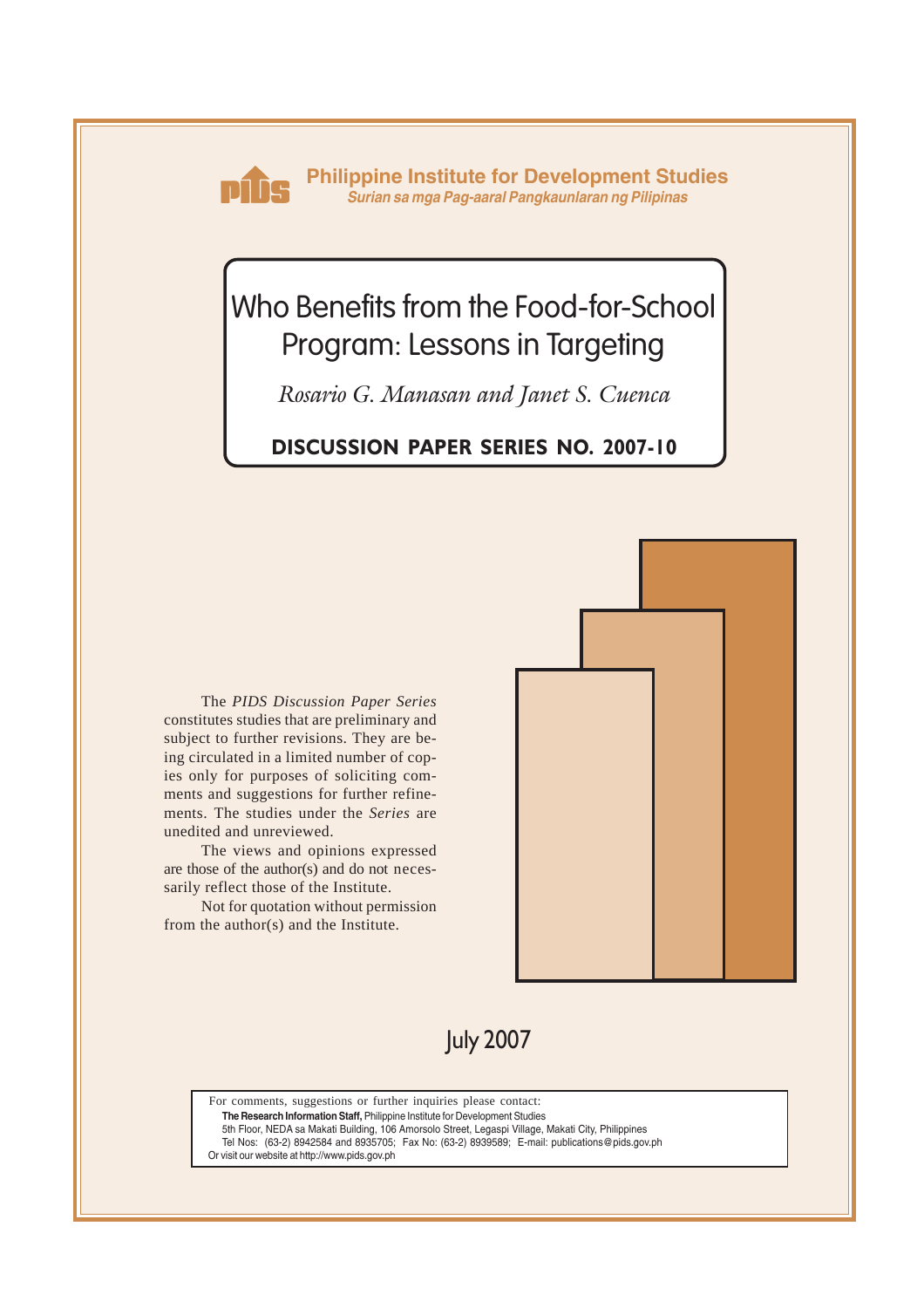# **WHO BENEFITS FROM THE FOOD-FOR-SCHOOL PROGRAM: Lessons in Targeting**

*Rosario G. Manasan with Janet Cuenca*

12 June 2007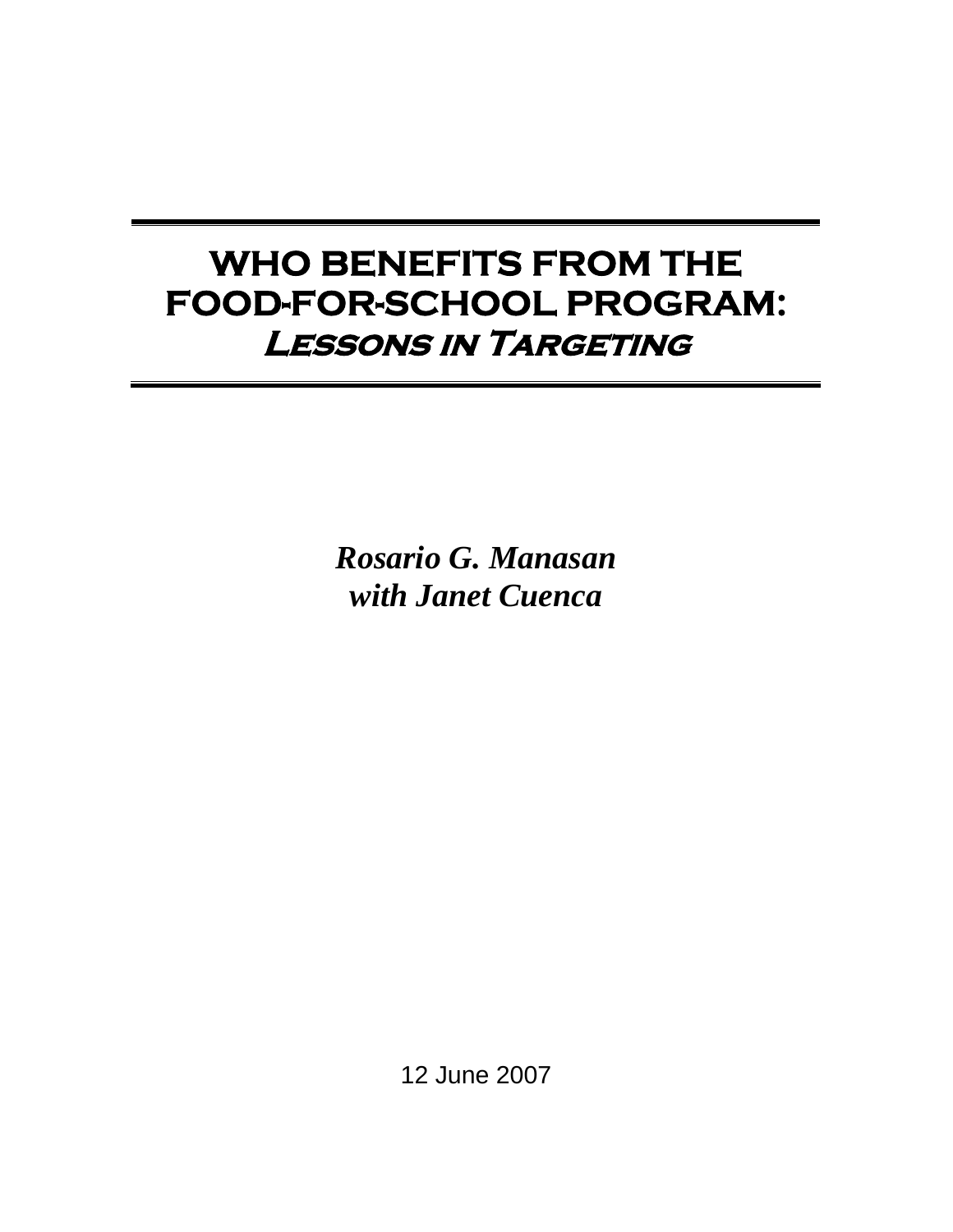## **Abstract**

The Food-for-School Program (FSP) belongs to a class of social safety nets called conditional cash or in-kind transfers. There is growing interest on these instruments worldwide because of evidence that they have not only been useful in providing assistance to poor families but more so because they have been found to be effective in securing investments in human capital amongst the poor. In November 2005, the Philippine government launched its hunger mitigation initiative with FSP as one of its component. The FSP is meant to address hunger among families and at the same time, improve school attendance of the children of these households. The budget allocation for FSP has been increasing in recent years. One interesting question to ask now is: Who benefits from it? The answer has a large bearing on both the effectiveness of the program as well as its efficiency. Given this perspective, the paper assesses the 1) distribution of the benefits from the FSP, and 2) other issues arising when FSP is viewed as a type of conditional transfer. In the process, it also draws some lessons in targeting.

Keywords: *Food-for-School Program, conditional cash transfers, in-kind transfers, targeting, leakage rate, undercoverage rate*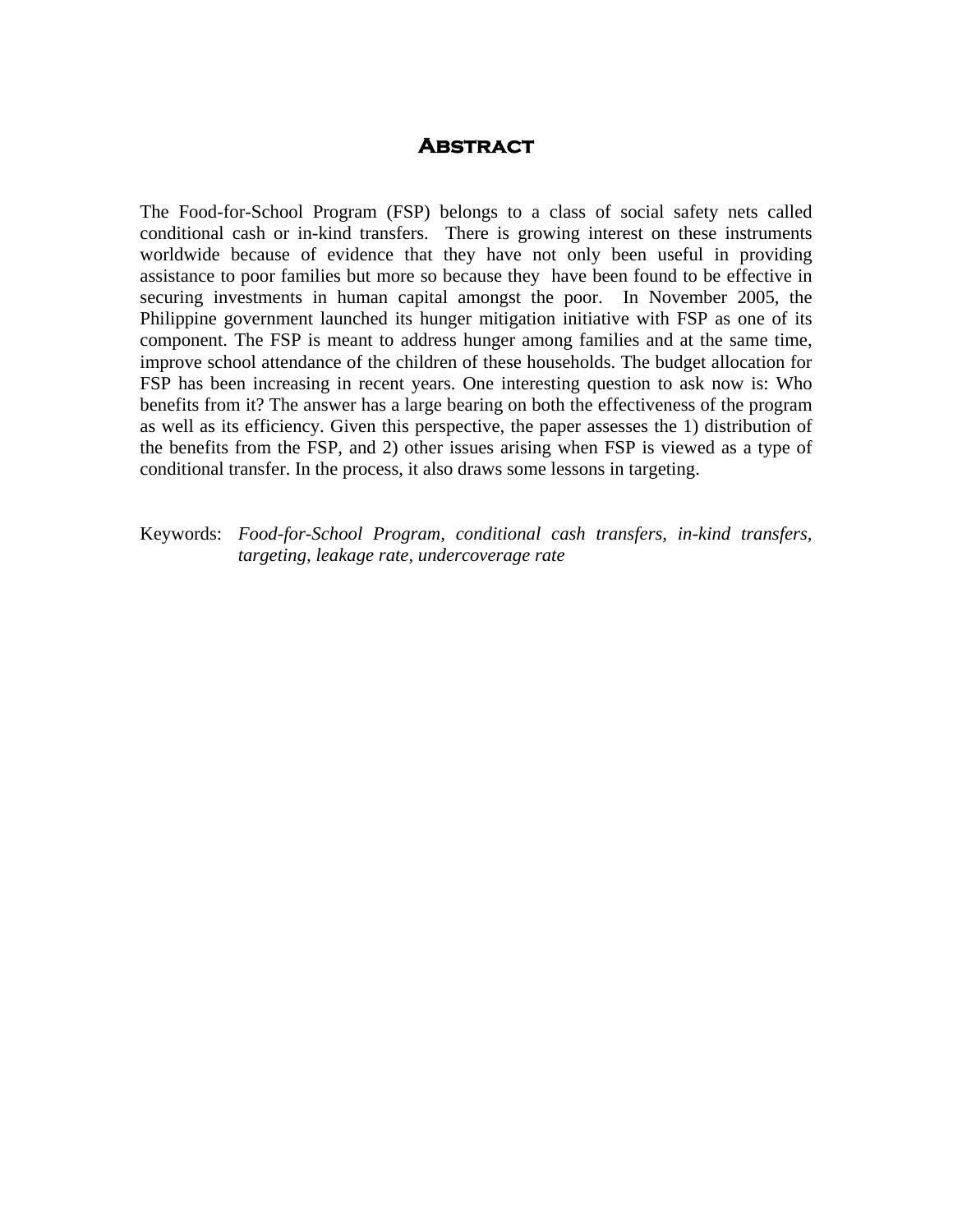## **Table of Contents**

| 1.       |                   | <b>INTRODUCTION</b>                                          | 1                       |
|----------|-------------------|--------------------------------------------------------------|-------------------------|
|          |                   | 1.1. Context                                                 | $\mathbf{1}$            |
|          | 1.2.              | Objectives                                                   | $\overline{2}$          |
|          | 1.3.              | Basic concepts in targeting                                  | $\overline{2}$          |
| 2.       |                   | <b>FEATURES OF FOOD-FOR-SCHOOL PROGRAM</b>                   | $\overline{\mathbf{4}}$ |
| 3.       |                   | COVERAGE, TARGETING AND LEAKAGE OF THE FSP                   | 6                       |
|          | 3.1.              | Targeting mechanism                                          | $\boldsymbol{7}$        |
|          | 3.2.              | Weaknesses of targeting rules                                | 8                       |
|          | 3.3.              | Program size                                                 | 11                      |
|          | 3.4.              | A Digression: FIVIMS index is based on outdated information  | 13                      |
| 4.       |                   | <b>OTHER ISSUES</b>                                          | 14                      |
|          | 4.1.              | The school as distribution point                             | 14                      |
|          | 4.2.              | The DCC as distribution point                                | 15                      |
|          | 4.3.              | Size of the transfer                                         | 15                      |
|          | 4.4.              | Program benefits                                             | 16                      |
|          | <b>REFERENCES</b> |                                                              | 17                      |
|          |                   | <b>List of Tables</b>                                        |                         |
| Table 1. |                   | Errors of Inclusion and Exclusion                            | $\overline{4}$          |
| Table 2. |                   | Target Beneficiaries and Outreach of Food-for-School Program |                         |
|          |                   | SY 2005-2006 and SY 2006-2007                                | 6                       |
| Table 3. |                   | Leakage Rate and Undercoverage Rate Under Alternative        |                         |
|          |                   | Targeting Rules for DepEd Component of FSP                   | 10                      |
| Table 4. |                   | Leakage Rate and Undercoverage Rate Under Alternative        |                         |
|          |                   | Targeting Rules for DSWD Component of FSP                    | 10                      |
| Table 5. |                   | Comparison of Budget Allocation and Program Requirements,    |                         |
|          |                   | 2006 and 2007 (in million pesos)                             | 13                      |
| Table 6. |                   | Perceived Gain from FSP                                      | 16                      |
|          |                   | <b>List of Box</b>                                           |                         |
| Box 1.   |                   | Why Targeting matters                                        | 2                       |
|          |                   | <b>List of Appendix Table</b>                                |                         |

Annex Table 1. List of FSP Target areas Under Alternative Targeting Rules 18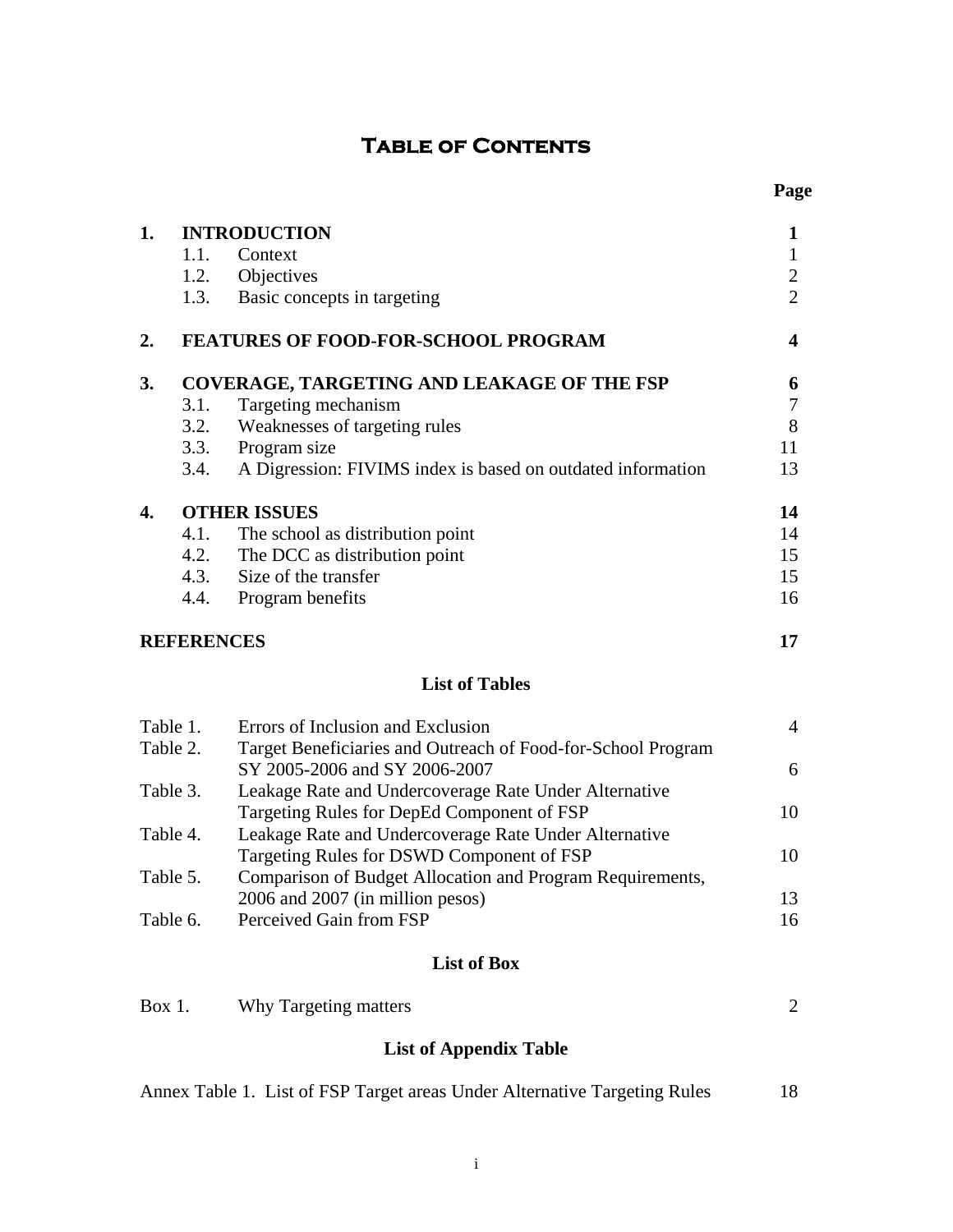### **WHO BENEFITS FROM THE FOOD-FOR-SCHOOL PROGRAM:**  *LESSONS IN TARGETING<sup>1</sup>*

## *Rosario G. Manasan with Janet Cuenca*

## **1. INTRODUCTION**

## **1.1. Context**

 $\overline{a}$ 

Amidst rising concerns about the prevalence of hunger, the government launched its hunger mitigation initiative in November 2005. It consisted of two programs: the Foodfor-School Program (FSP) and the Tindahan Nating Program (TNP). The FSP is a conditional food transfer program while TNP is a targeted food price subsidy program. The Food for School Program provides a kilo of rice to families who suffer from severe hunger through their children in day care centers and in pre-school and Grade 1 in DepEd-operated schools. On the other hand, the Tindahan Natin program aims to ensure the availability of low-priced basic food commodities (rice and instant noodles) to poor families through Tindahan Natin outlets. Under this program, only eligible households may purchase from the Tindahan Natin.

The budget allocation for these programs has been on an uptrend in recent years. The total budget allocation of the FSP is PhP 2.9 billion (PhP 2.665 billion for the DepEd component and PhP 270 million for the DSWD component) in 2006 and PhP 5.098 billion (PhP 4.013 billion for the DepEd component and PhP 1.085 for the DSWD component) in 2007. <sup>2</sup> In like manner, the budget allocation for the TNP is PhP 181 million in 2006 and PhP 160.8 million in 2007.

The FSP belongs to a class of social safety nets called conditional cash or in-kind transfers. There is growing interest on these instruments worldwide because of evidence that they have not only been useful in providing assistance to poor families but more so because they have been found to be effective in securing investments in human capital amongst the poor.

Conditional cash or in-kind transfers are transfers to qualifying households that require a specified action on the part of the beneficiaries for them to receive the benefit. The typical condition is increased investment on children's human capital (e.g., school attendance, regular use of preventive health care and nutrition services) but it can also involve changes in other aspects of their behavior. This approach assumes that the income effect of an unconditional transfer is not enough to stimulate demand for human capital investments (de Janvry and Sadoulet 2005). Thus, there is a need for the

<sup>&</sup>lt;sup>1</sup> The author gratefully acknowledges funding support from the World Bank. The views and opinion expressed herein are solely those of the author, however, and do not reflect those of the World Bank.

<sup>&</sup>lt;sup>2</sup> The budget allocation for the TNP is PhP 181 million in 2006 and PhP 160.8 million in 2007.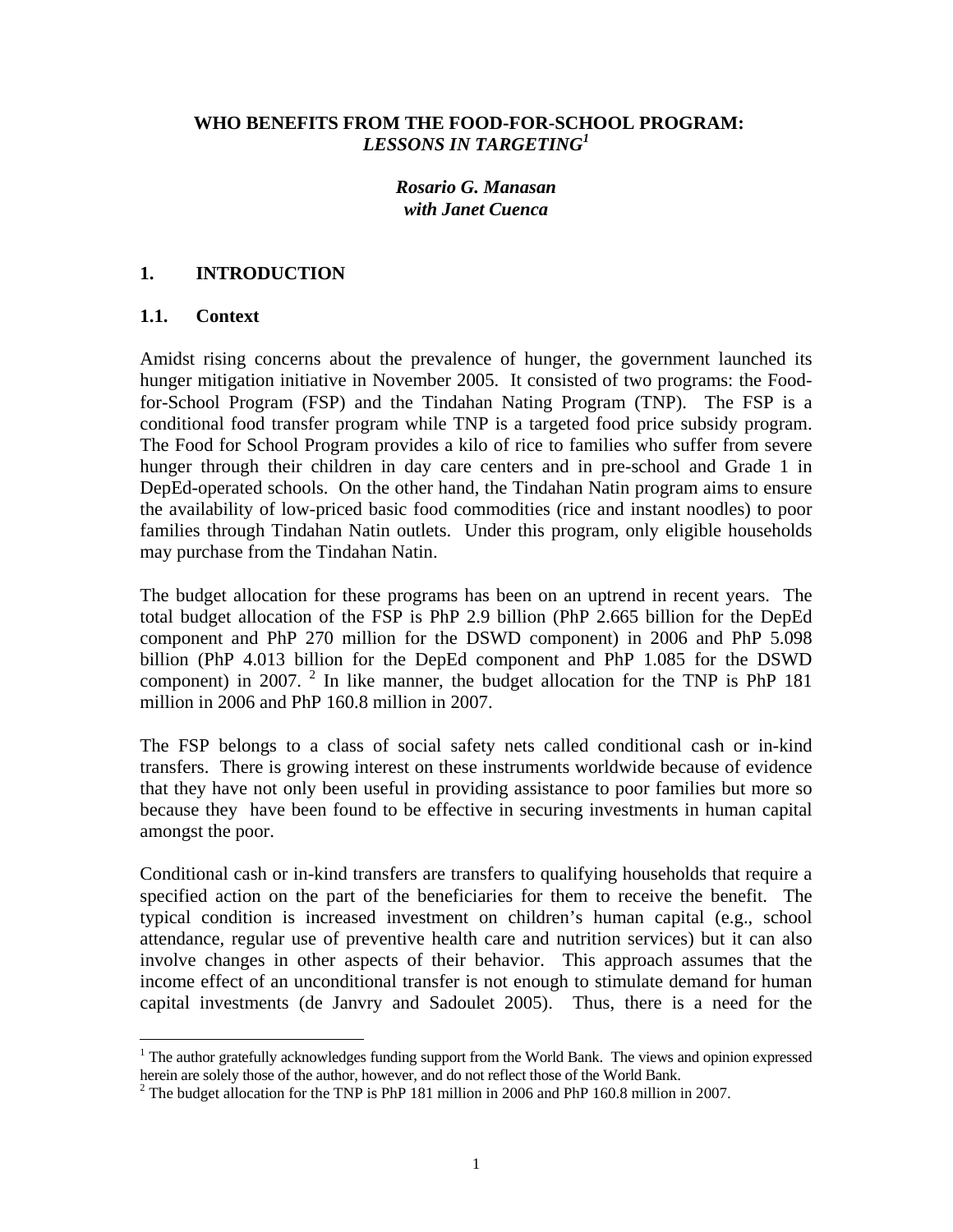condition to boost demand for education and child/maternal health services. They work best when the supply of these basic social services is strong.

## **1.2. Objectives**

Who benefits from the FSP? The answer to this question has a large bearing on both the effectiveness of the program as well as its efficiency.

Given this perspective, the objectives of this study are straightforward. This paper aims to assess:

- the distribution of the benefits from the Food-for-School Program (FSP);
- other issues arising when FSP is viewed as a type of conditional transfer.

The study limits its focus solely on the FSP.

## **1.3. Basic concepts in targeting**

Who benefits from the FSP is largely dependent on the targeting mechanism used to identify the beneficiaries of the program. Targeting is a tool that is meant to concentrate the benefits of transfer program to the poorest segments of the population. All targeting mechanisms have the same objective: to correctly identify which households are poor and which are not.

Targeting is a means of increasing the efficiency of the program by increasing the benefits that the poor can get with a fixed program budget (Coady, Grosh and Hoddinott 2004). Conversely, it is a means that will allow the government to reduce the budget requirement of the program while still delivering the same level of benefits to the poor (**Box 1**).

| <b>Box 1. Why targeting matters</b>                                                            |                                                                                                                                                                                                                                                           |  |  |  |  |  |  |  |
|------------------------------------------------------------------------------------------------|-----------------------------------------------------------------------------------------------------------------------------------------------------------------------------------------------------------------------------------------------------------|--|--|--|--|--|--|--|
| Illustrative example                                                                           |                                                                                                                                                                                                                                                           |  |  |  |  |  |  |  |
| <b>Total Population</b>                                                                        | 100                                                                                                                                                                                                                                                       |  |  |  |  |  |  |  |
| Poor Population                                                                                | 50                                                                                                                                                                                                                                                        |  |  |  |  |  |  |  |
| With perfect targeting:<br>With no targeting:<br>With perfect targeting:<br>With no targeting: | Higher per capita transfer with fixed budget (say, PhP 1,000)<br>PhP 20 benefit per beneficiary<br>PhP 10 benefit per beneficiary<br>Smaller budget with fixed per capita transfer to the poor (say, PhP 10)<br>PhP 500 (50% budget savings)<br>PhP 1.000 |  |  |  |  |  |  |  |

Targeting mechanisms may be classified into: administrative targeting or self-targeting (Hoddinott 1999) depending on who implements the targeting method. Self-targeted programs are technically open to all but designed in such a way that the benefit provided is preferred by the needy but not by the better-off households. Thus, only the poor households self-select into participating in the program, which makes screening procedures irrelevant and minimizing leakage to the non-poor. Common self-targeting features of transfers include the use of low quality foodstuff, queuing to receive transfers, or work requirement that carries a high opportunity cost of time for the relatively better off (Barrett 2002).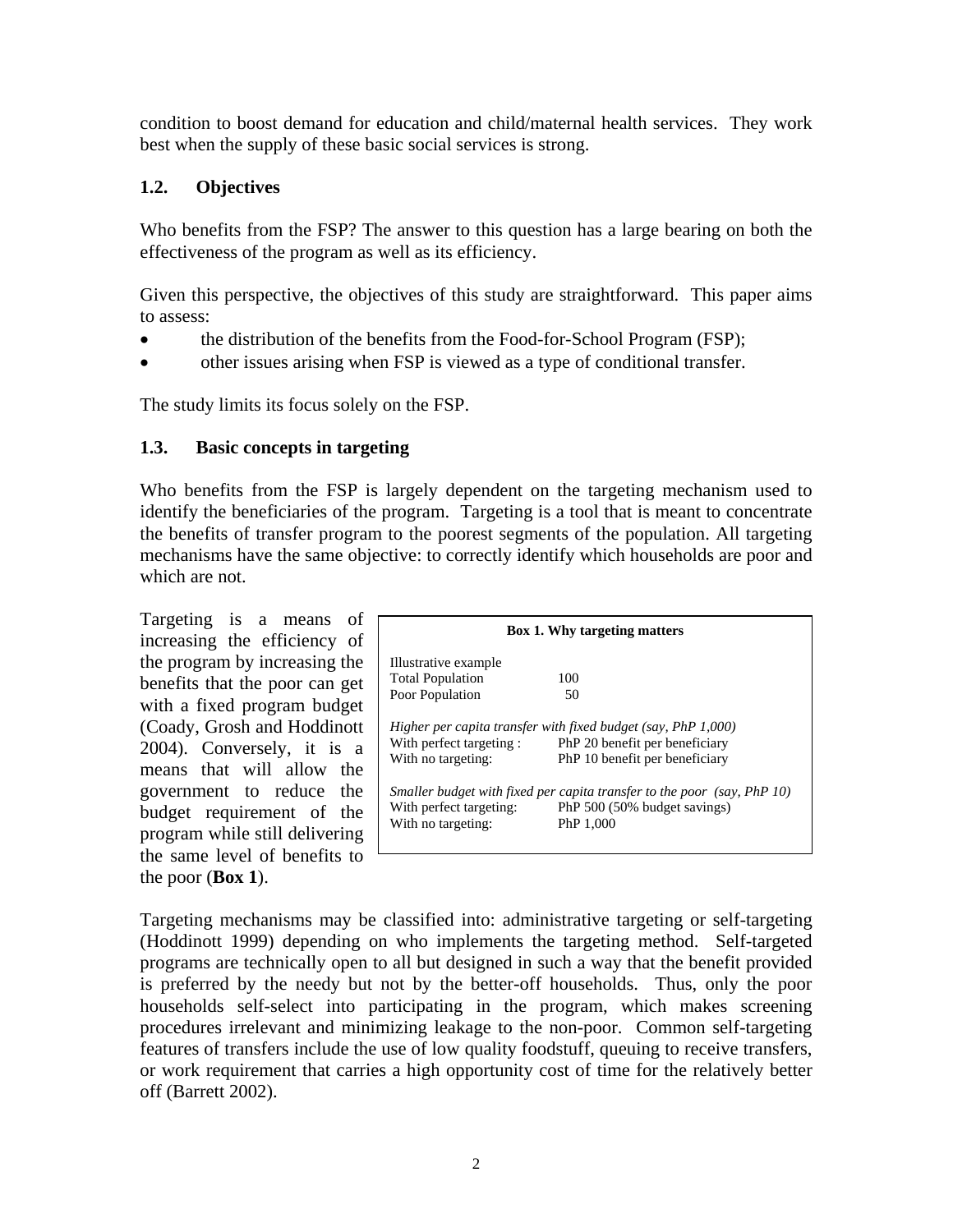On the other hand, administratively targeted interventions are those in which project staff determine who will be eligible to participate or receive the benefit on the basis of a set of criteria. Administrative targeting may be further classified according to the method or approach used to reach the target group into: means testing, proxy means testing, community-based targeting and categorical or indicator-based targeting.3 It should be emphasized that these methods need not be used on a mutually exclusive basis. In fact, in many countries they are used in combination with one another.

- A verified means test is the gold standard of targeting. It seeks to collect complete information on households; income and/or wealth and verifies the information collected against independent sources. When implemented to the letter, verified means testing is accurate. However, this approach is very costly and administratively demanding. Also, being based on household income, it may discourage work effort.
- Proxy means test generate a score for applicant households based on fairly easy to observe household characteristics like location and quality of dwelling, ownership of durable goods, demographic structure of household, and education/occupation of household members. The indicators and the weights used to generate a score are derived from statistical analysis (typically principal component analysis) of data from detailed household surveys. Eligibility is then determined by comparing the household's score against a pre-determined cut-off. Because it does not measure income itself, proxy means testing may discourage work effort less. This approach Proxy also requires less information than true means testing but is still objective. However, the formula used may be track chronic poverty well but not transient poverty.
- Community-based targeting uses a group of community members/leaders to decide who in the community should benefit. This approach is based on the assumption that local knowledge of individual household's circumstances is more accurate than the results of a means test conducted by a government field worker. However, this approach has the following drawbacks: (i) local actors may have other objectives other than good targeting of the program, (ii) it may lower cohesion of local actors, (iii) it may exacerbate existing patterns of exclusion and (iv) it makes comparability across communities difficult because local definitions of welfare are used.
- Categorical or indicator targeting refers to a method in which all individuals in a specified category automatically become eligible to receive program benefit. In these programs, eligibility is typically based on individual or household characteristics that are easy to identify like age, gender, ethnicity, demographic composition or geographic location. Age and geographic location are the most commonly used criteria. Categorical targeting is fairly simple to administer. It works best when poverty differs across categories but is similar within categories, i.e., there is within-category homogeneity.

<u>.</u>

<sup>&</sup>lt;sup>3</sup> This classification scheme is based on World Bank Safety Nets website.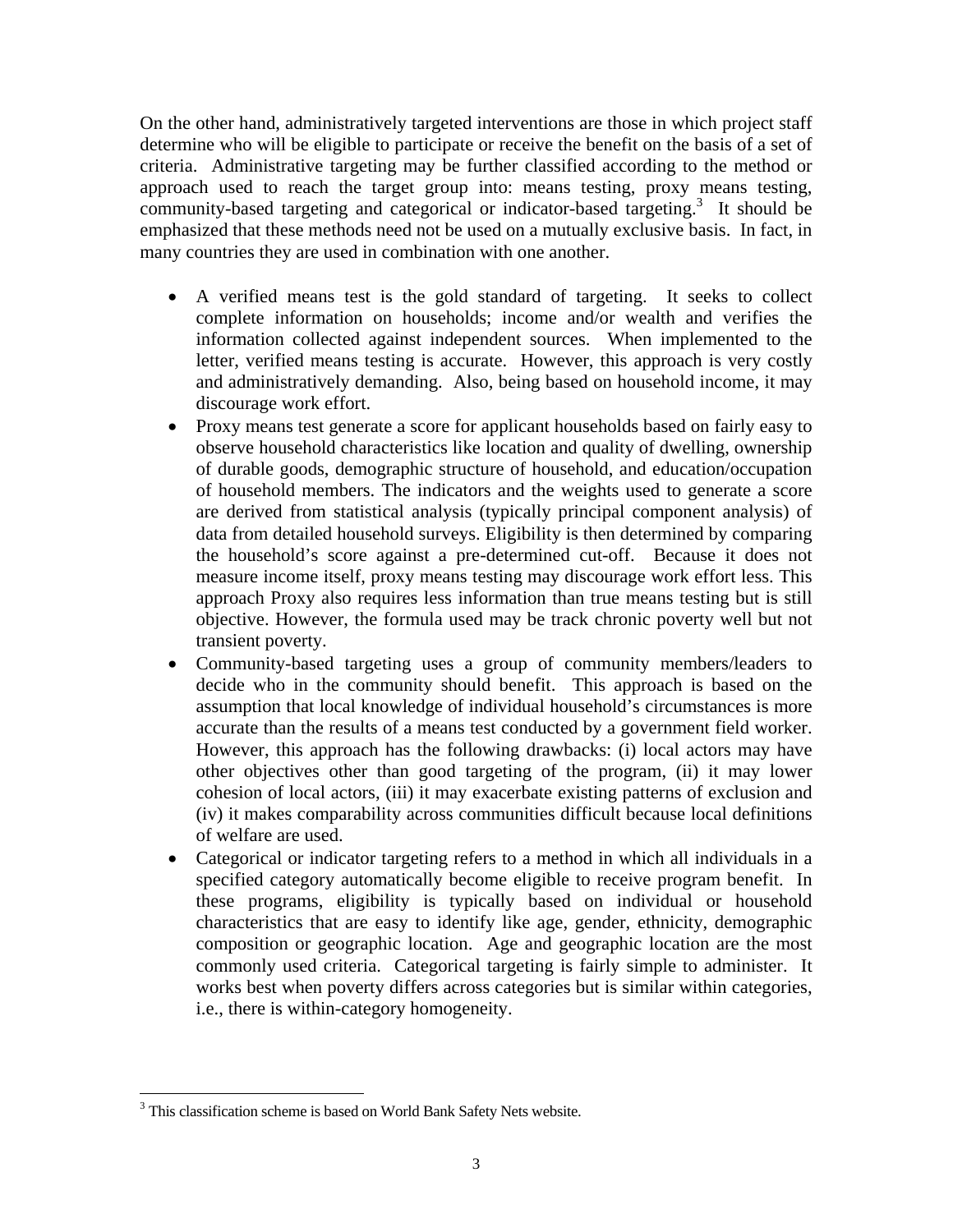Any targeting method will most likely fail to include some of the poor while including some of the non-poor households. Targeting performance may be better appreciated by referring to **Table 1**. Good targeting is one which minimizes both errors of exclusion and errors of inclusion. An error of inclusion is one in which an intervention reaches individuals who are not intended to be beneficiaries. On the other hand, an error of exclusion occurs when intended beneficiaries are not able or permitted to participate in intervention. It should be emphasized that these errors are defined relative to total population and are, therefore, difficult to measure when evaluating different programs.

|                        | Poor                 | Non poor             |     |
|------------------------|----------------------|----------------------|-----|
| Participate in program | Success (45)         | Inclusion error (20) | 65  |
| Do not participate     | Exclusion error (15) | Success (20)         | 35  |
| Total                  | 60                   | 40                   | 100 |

**Table 1. Errors of Inclusion and Exclusion** 

Source: Coady et al 2004

In assessing the performance of alternative targeting mechanisms, one may estimate leakage rates and undercoverage rates. The leakage rate is the ratio of number of nonpoor beneficiaries to the total number of beneficiaries. Thus, it is a measure of the inclusion error. On the other hand, the undercoverage rate is the ratio of the number of poor households who do not participate in the program to the total number of poor households. It is a measure of how effective the program is in reaching the poor and is related to the exclusion error. Still another measure of targeting performance is the progressivity index which is the ratio of the share of the benefits received by the poor to the proportion of the total population that is poor.

It should be emphasized that targeting involves costs: administrative costs (e.g., costs of collecting information), private costs (i.e., cost households incur in order to participate in the program), social costs (refers to stigma involved in being publicly identified as poor or needy), and incentive costs (including negative incentive effects like reduced work effort and crowding out of private transfers). These costs mean that less of the program budget will be available for distribution as benefits to the beneficiaries. Thus, in evaluating which targeting method is appropriate, one has to weigh the benefits from reduced leakage against the cost of implementing finer targeting methods.

## **2. FEATURES OF FOOD-FOR-SCHOOL PROGRAM**

First and foremost, the Food-for-School program is an intervention that is meant to address hunger among poor families. It is also meant to improve school attendance of the children of these households. It provides one (1) kilo of rice to families who suffer from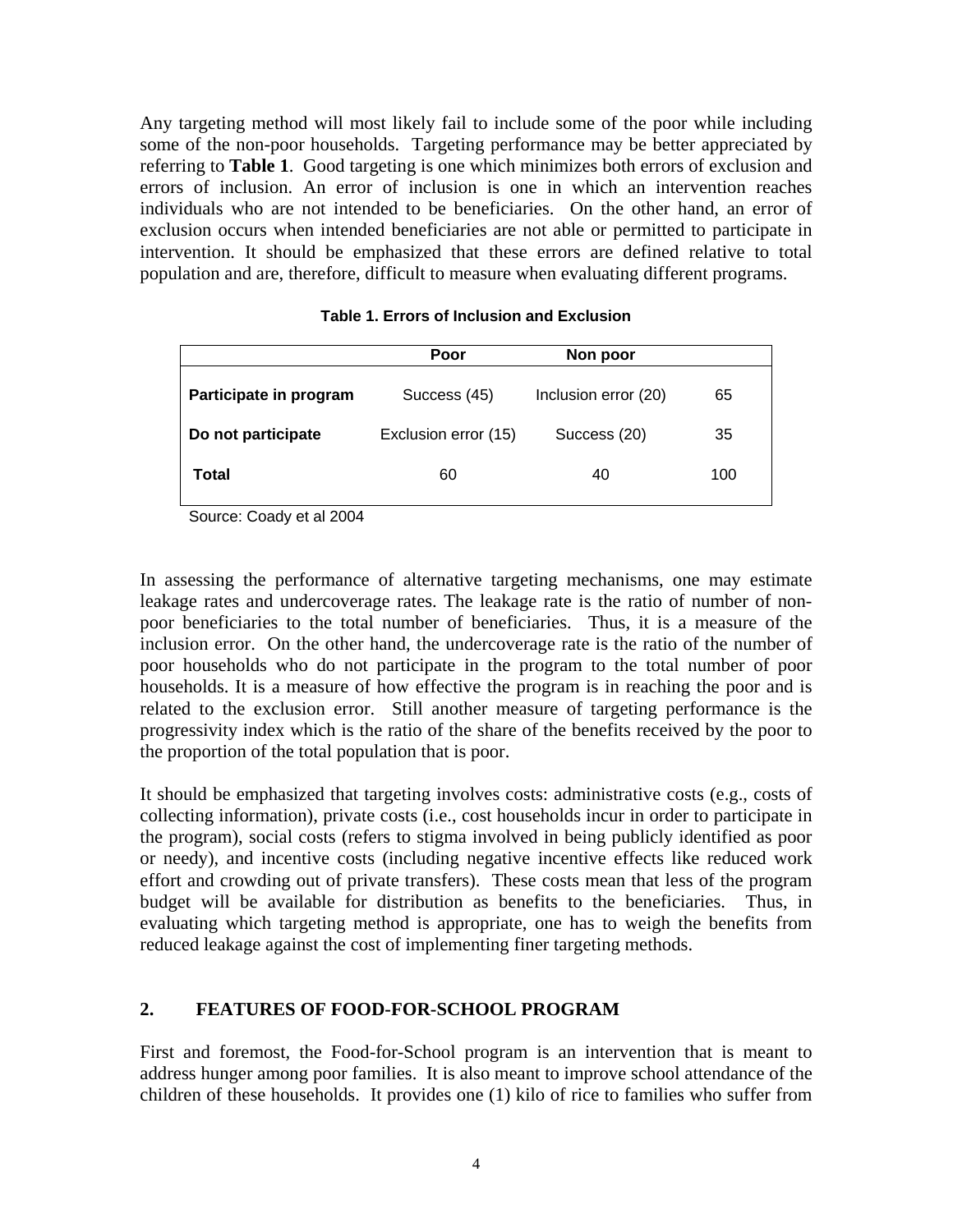severe hunger for every day that their children continue to attend school. In practical terms, the rice ration is provided to each eligible pupil after class.<sup>4</sup> Thus, eligible households are assured of having rice on their tables every day as long as their children go to school or the day-care centers.

The beneficiaries of the program are households in selected geographic areas who have children who are pre-school or Grade 1 pupils in public elementary schools or children who attend day-care centers (DCCs). The Department of Education (DepEd) implements the pre-school/ Grade1 component of the FSP while the DSWD manages the DCC component of the FSP.

The geographic areas covered by the FSP includes the 17 cities and municipalities of the National Capital Region (NCR) and the 49 provinces that have been identified by the Food Insecurity and Vulnerability Information Mapping System (FIVIMS) as either very, very vulnerable (VVV), very vulnerable (VV) or vulnerable (V). Thus, the FSP provides the rice ration to all eligible schoolchildren in all public elementary schools and DSWDsupervised day care centers in the NCR and selected municipalities in the 49 FIVIMS provinces.

Under the FSP, the DSWD organizes the parents of DCC children into Day Care Parents Group to encourage their participation and sustain their support and commitment to the program. In like manner, the DepEd mobilizes the Parents-Teachers-Community Associations (PTCAs) to assist the selected schools in the implementation of the program.

In addition to the distribution of rice to eligible children in selected schools, other complementary activities are also put in place to help ensure improvements in the nutrition status of children. First, the height and weight of children are measured by the school nurse/or teacher-in-charge at the start of the school year while another assessment is done in November to determine their progress from the baseline. On the other hand, the day care worker prepares a permanent growth monitoring record for each child enrolled in the day care program. Second, deworming of the children beneficiaries is undertaken at the start of the program. Third, parents/caregivers are given training on effective parenting and home care, the adoption of desirable food, health and nutrition practices, sustainable food production/gardening technologies and livelihood/selfsufficiency projects by the LGUs in collaboration with NGOs and other government agencies in order to sustain family food security, increase school retention, and improve nutritional status of children in the long term. Fourth, school/home/community food production is encouraged by:

- having the schools allot an area for selective production of nutrient-rich fruits and vegetables for feeding of underweight children,
- having the Barangay Councils designate an area in the community where parents of the children beneficiaries could establish a communal vegetable garden, and

 $\overline{a}$ 

<sup>&</sup>lt;sup>4</sup> When two or more siblings are enrolled in Grade 1 and/or pre-school in public elementary schools or in identified day care centers only one child will receive the rice ration.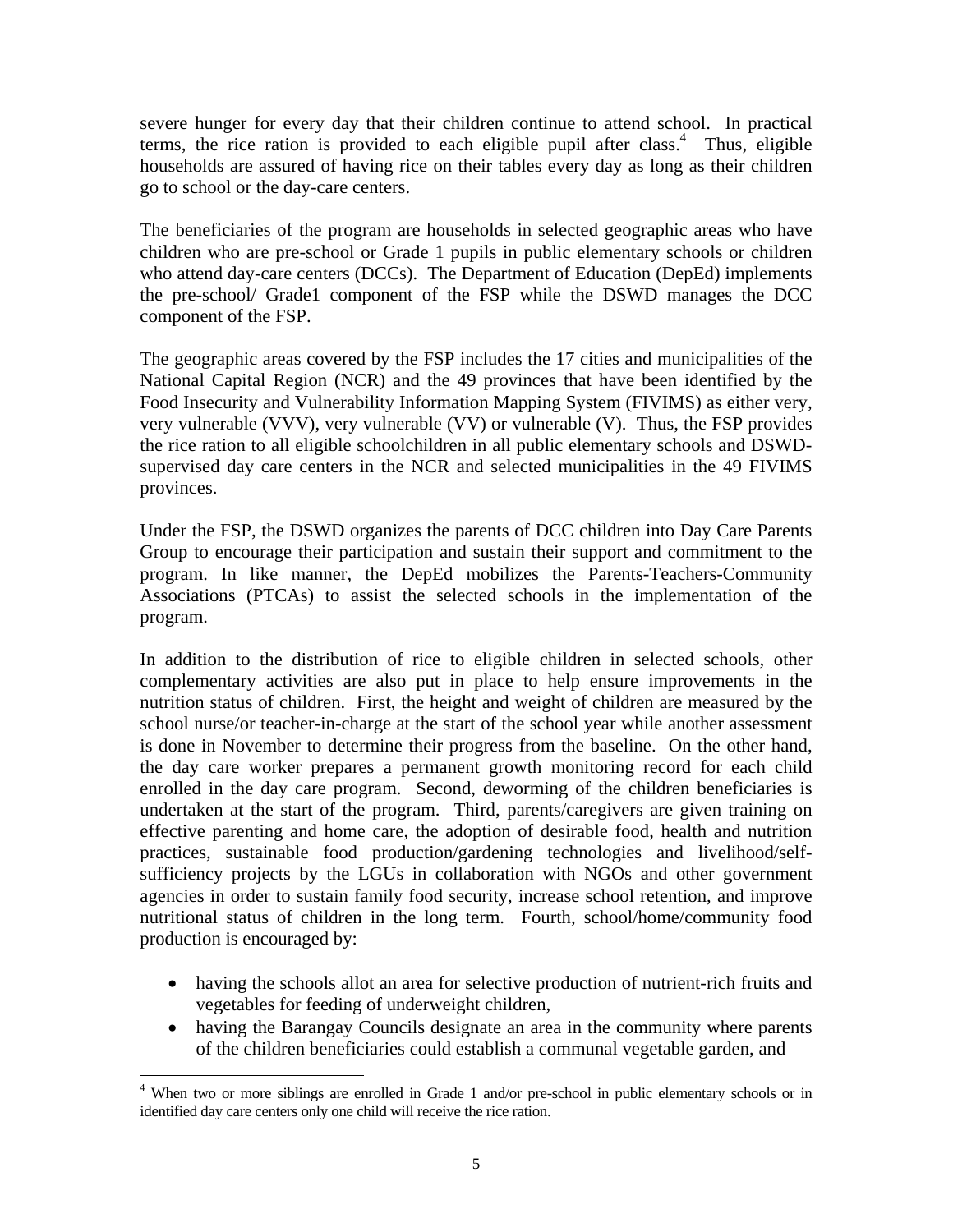• having the LGU agriculture office provide initial planting materials to the selected schools and the communities.

The inclusion of these complementary activities in the design of the FSP is commendable. International experience suggests that the positive effects of food-based transfer programs (which can reasonably be provided only for a fixed period of time) may not be sustainable in the longer term if they are not used as a way to provide maternal education on good nutrition/ health practices (Rogers and Coates 2002).

## **3. COVERAGE, TARGETING AND LEAKAGE OF THE FSP**

The target number of beneficiaries of the FSP in November 2005 – March 2006 was 380,553 households with children in the pre-school and Grade 1 in public elementary schools and 74,261 households with children attending DSWD-supervised day-care centers or a total of 454,814 households. The program actually reached 97.6% of its target during this period (**Table 2**).

|                                | <b>Actual No. of Beneficiaries</b><br>SY 2006-2007 |            | <b>Actual No. of Beneficiaries</b><br>SY 2005-2006 |              |            |              |
|--------------------------------|----------------------------------------------------|------------|----------------------------------------------------|--------------|------------|--------------|
| <b>Region</b>                  | Grad 1 & PS                                        | <b>DCC</b> | <b>Total</b>                                       | Grade 1 & PS | <b>DCC</b> | <b>Total</b> |
|                                |                                                    |            |                                                    |              |            |              |
| <b>NCR</b>                     | 294,997                                            | 123,311    | 418,308                                            | 272,459      | 30,820     | 303,279      |
|                                | 2.313                                              | 1.200      | 3.513                                              | 9,850        | n.a        | 9,850        |
| Ш                              | 9,136                                              | n.a.       | 9,136                                              | 7,768        | 2,446      | 10,214       |
| <b>IV-A and B</b>              | 14,569                                             | 11,312     | 25,881                                             | 8,433        | n.a        | 8,433        |
| v                              | 60,461                                             | 36,772     | 97,233                                             | 6,337        | 7,423      | 13,760       |
| VI                             | 30.081                                             | 19.848     | 49,929                                             | 6,640        | 2.349      | 8,989        |
| VII                            | 14,900                                             | 8,340      | 23,240                                             | 7,100        | 9,756      | 16,856       |
| <b>VIII</b>                    | 40,783                                             | 29,294     | 70,077                                             | 6,078        | 8,335      | 14,413       |
| IX                             | 11.274                                             | 6.777      | 18.051                                             | 9,010        | 2,750      | 11,760       |
| X                              | 16,592                                             | 10,153     | 26,745                                             | 5,387        | 2,335      | 7,722        |
| <b>CARAGA</b>                  | 17,447                                             | 10,500     | 27,947                                             | 6,748        | 460        | 7,208        |
| XI                             | 2,011                                              | 1,195      | 3,206                                              | 3,752        | n.a        | 3,752        |
| XII                            | 20,060                                             | 11,771     | 31,831                                             | 5,364        | 4.884      | 10,248       |
| <b>ARMM</b>                    | 52.595                                             | 10.269     | 62.864                                             | 12,581       | 741        | 13,322       |
| <b>CAR</b>                     | 9,720                                              | 9,135      | 18,855                                             | 2,333        | 1,962      | 4,295        |
| <b>Total</b>                   | 596,939                                            | 289,877    | 886,816                                            | 369,840      | 74,261     | 444,101      |
| % to target                    | 66.2                                               | 121.0      | 77.7                                               | 97.2         | 100.0      | 97.6         |
| Memo item:                     |                                                    |            |                                                    |              |            |              |
| Target no. of<br>beneficiaries | 902,000                                            | 239,483    | 1,141,483                                          | 380,553      | 74,261     | 454,814      |

| Table 2. Target Beneficiaries and Outreach of Food for School Program |
|-----------------------------------------------------------------------|
| SY 2005-2006 and SY 2006-2007                                         |

a/ includes additional target family-beneficiaries resulting from PGMA's provincial visits

n.a. - not targeted in the bringing year program of DSWD

Source: NFA and DSWD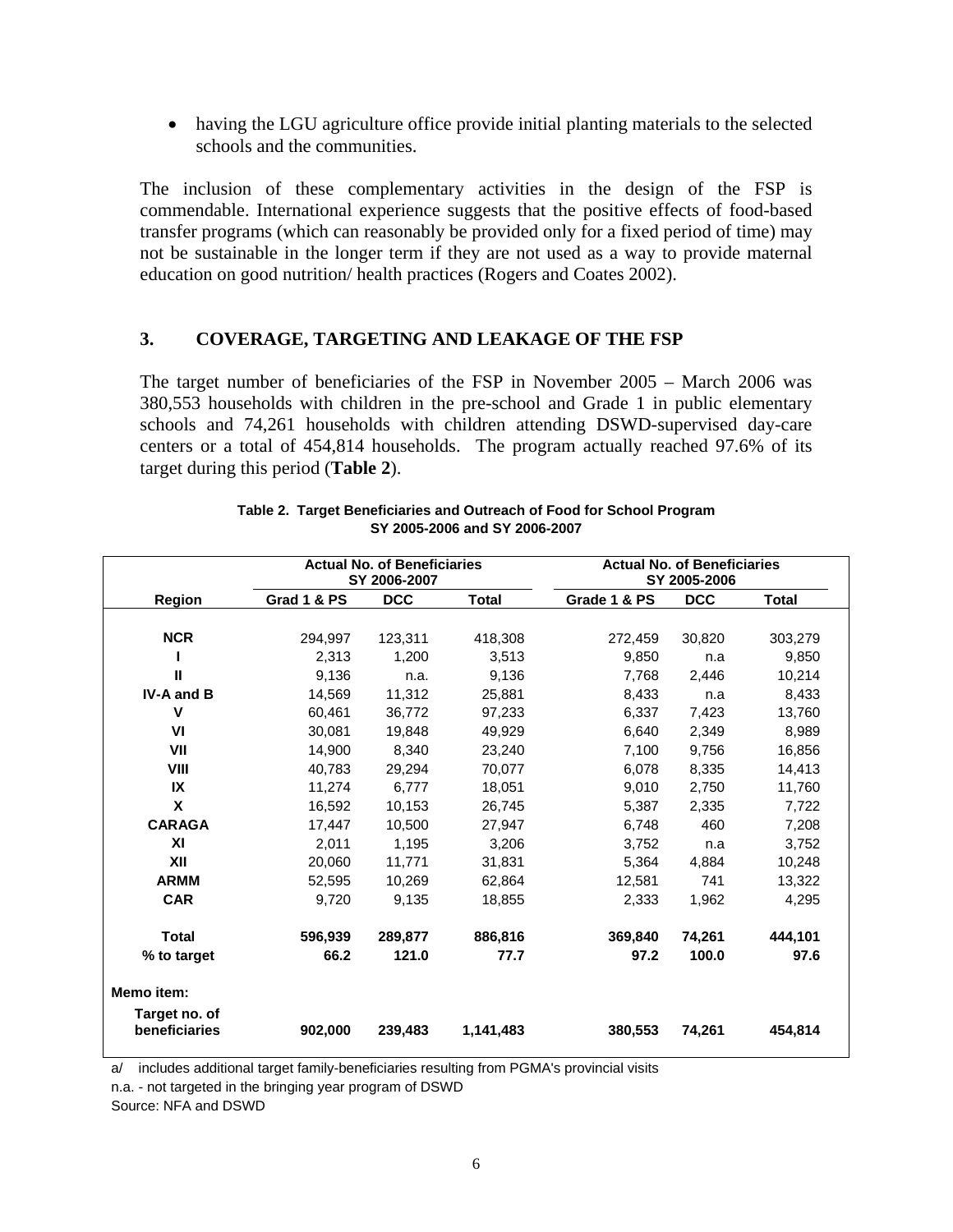In school year (SY) 2006-2007, the target number of beneficiaries is programmed to increase to a total of 902,000 households with children in pre-school and Grade 1 in public elementary schools and some 239,483 households with children in DSWDsupervised DCCs. The actual number of beneficiaries in the DepED-managed preschool/ Grade 1 component reached 596,939 households in SY 2006-2007 while that of the DSWD-managed DCC component reached 289,877 (**Table 2**). It is notable that the DepEd-implemented component of the FSP failed to reach the target number of beneficiaries for SY 2006-2007 while the DSWD exceeded the program target. This point is discussed in some detail below relative to the consistency of the program size as per the plan with the targeting rules that are being followed.

If the target beneficiaries of the FSP were all poor, then the 1.14 million households that are targeted under the program as planned will account for about 64% of the total number of poor households as per the food threshold. On the other hand, if the *actual* number of FSP beneficiaries were all poor, then they would account for 50% of the total number of poor households as per the food threshold. The effectiveness of the FSP to actually reach poor households depends on the targeting mechanism used as well as the way it is implemented.

## **3.1. Targeting mechanism**

To identify the geographic areas that are covered by the program, the FSP makes use of the Food Insecurity and Vulnerability Information Mapping System. The FIVIMS is designed to identify food insecure and vulnerable provinces in the country. The FIVIMS is anchored on an index that is composed of 12 core indicators (Valientes et al. 2006). These indicators are:

- ratio of per capita income to per capita expenditure
- poverty incidence
- median family income
- ratio of food expenditure to total household expenditure
- ratio of cereal food expenditure to total food expenditure
- unemployment rate
- cohort survival rate at the elementary level
- percentage of families with working children
- percentage of households with safe water
- percentage of underweight children
- percentage of underweight adults
- percentage of agricultural land under tenancy

The FSP is targeted to include *all* the pre-school/Grade 1 pupils in *all* the public schools as well as *all* the children enrolled in *all* the DSWD-supervised day care centers in the following areas:

- All the municipalities and cities (17) in the National Capital Region (NCR);
- All the municipalities (49) of the provinces classified as very, very vulnerable (VVV) in the FIVIMS;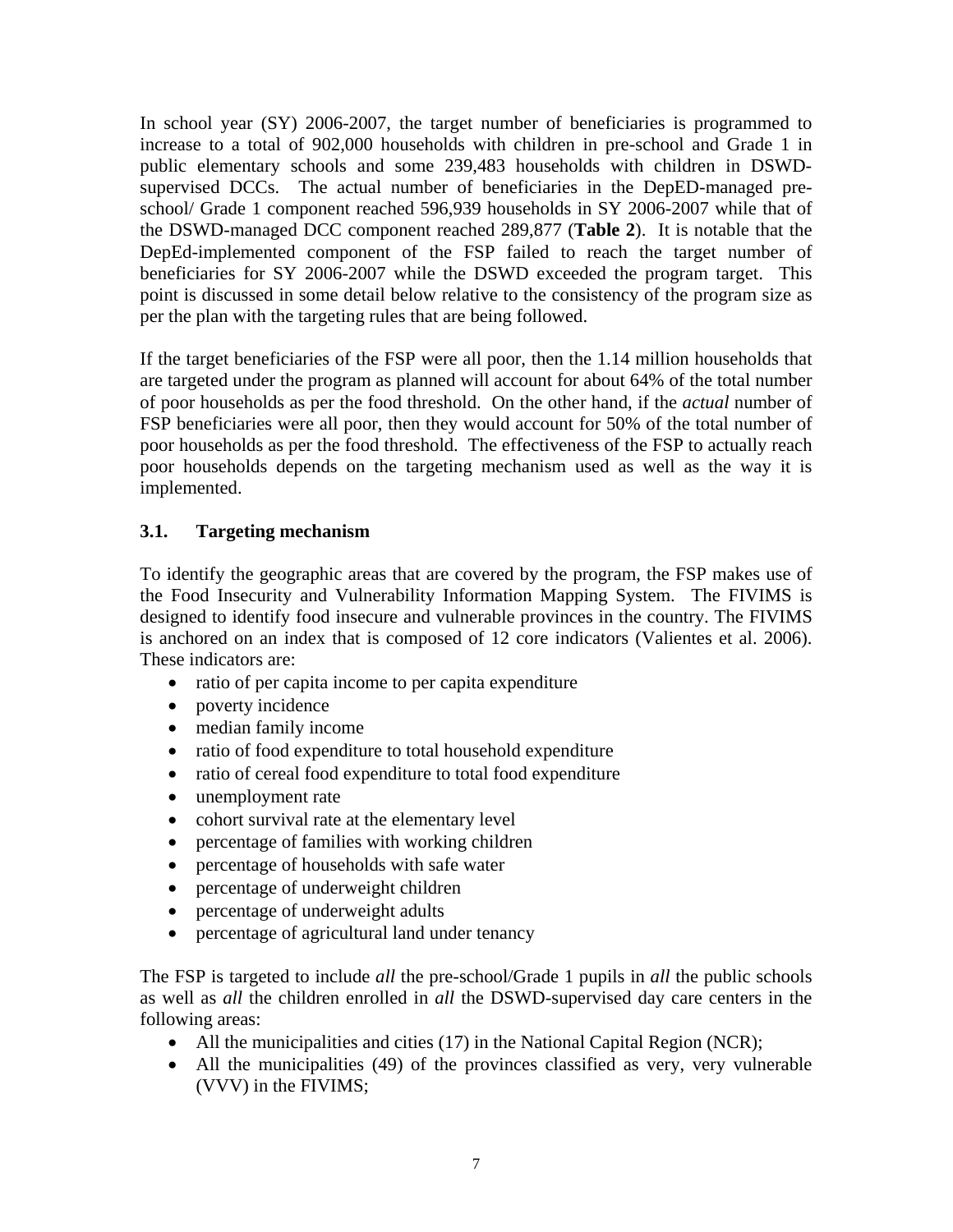- All the  $5<sup>th</sup>$  and  $6<sup>th</sup>$  class municipalities (283) of the provinces classified as very vulnerable (VV) and vulnerable (V) in the FIVIMS;
- All the  $4<sup>th</sup>$  class municipalities (27) in the very vulnerable and vulnerable provinces where there are no  $5<sup>th</sup>$  and  $6<sup>th</sup>$  class municipalities; and
- All the  $3<sup>rd</sup>$  class municipalities (3) in the very vulnerable and vulnerable municipalities where there are no  $4<sup>th</sup>$ ,  $5<sup>th</sup>$  and  $6<sup>th</sup>$  class municipalities (**Annex Table 1**).

Thus, the FSP combines geographic targeting with institutional targeting at the level of the public school or day care center. Geographic targeting under the FSP occurs at two levels. First, the most food insecure and vulnerable (i.e., poorest) provinces are identified and selected. Second, because of an implicit recognition that the province is too big a unit to be homogeneous in terms of food insecurity/poverty, the FSP deems it appropriate to identify and select the relatively more food-insecure (i.e., poorer) municipalities within each of the poorest provinces. Once a municipality is selected to be part of the FSP, however, all pre-school and Grade 1 pupils in all the identified public schools (and all children enrolled in the DSWD-supervised day care centers) in the municipality automatically become eligible to receive the benefits of the program.

## **3.2. Weaknesses of targeting rules**

The FSP share the advantages of most other geographically targeted social transfer programs. It is administratively simple and inexpensive to implement. However, the evidence available to date suggests that FSP's brand of geographic targeting can still be improved to increase the program's efficiency and effectiveness. Potential efficiency gains may come from three sources and may be better appreciated by considering three counterfactual scenarios.

First, international experience suggests geographically targeting works best when poverty differs across regions but is similar within regions, there is within-region homogeneity (Hoddinott 1999). In the Philippines, evidence indicates that the within-province variation is more important than the between-province variation in explaining the total variation in the poverty incidence across municipalities. In particular, the analysis of variance of the small area estimates<sup>5</sup> of municipal level poverty incidence shows that between-province variation accounts for a mere 32% of the total variation in municipal level poverty incidence. It is perhaps the implicit recognition of this result that prompted the FSP implementers to differentiate municipalities within the different target provinces according to the LGU income classification.

Second, the ranking of municipalities according to their income class does not correlate well with their ranking according to small area estimate of poverty incidence. This is true whether one is looking at the ranking of municipalities within a province or the ranking of municipalities across the nation. For instance, 155 (or 50%) of the 313 municipalities

 $\overline{a}$ <sup>5</sup> The National Statistical Coordination Board (NSCB 2005) estimated small area estimates of municipal level poverty incidence by combining data from the 2000 Family Income and Expenditure Survey (FIES), the 2000 Census of Population and Households (CPH) and the 2000 Labor Force Survey (LFS).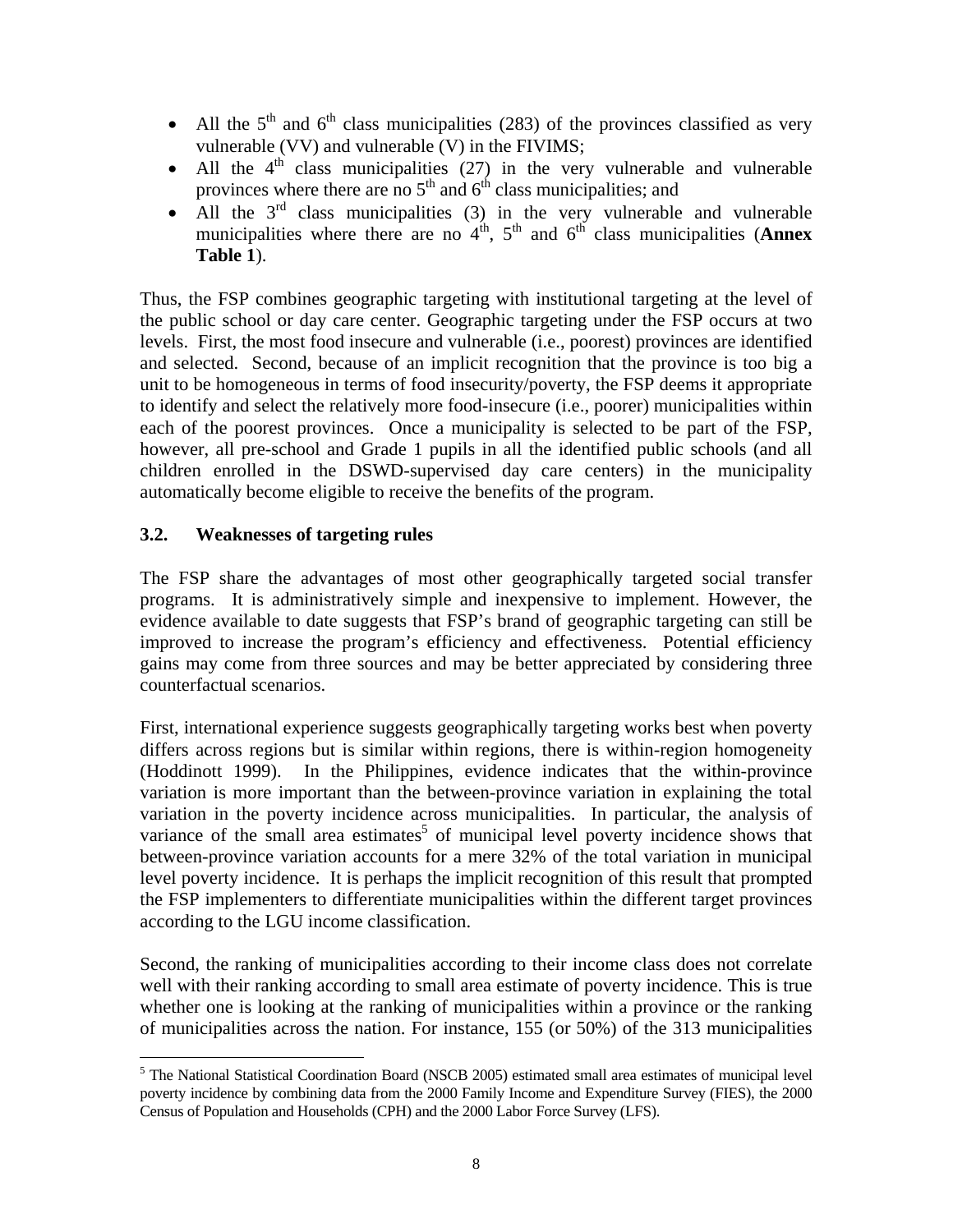in the VV and V provinces are found not to be among the poorest municipalities even within each of these provinces under the FIVIMS. Also, the rank correlation between the ranking of municipalities according to the NSCB's small area estimates of poverty incidence and the ranking of municipalities derived from the application of the FIVIMS classification of provinces according to vulnerability and the income class of municipalities is found to be weak as indicated by a rank correlation coefficient of 0.46.

Third, the inclusion of the all the cities and municipalities in the NCR in the priority areas under FSP results in a substantial leakage of FSP benefits to non-poor beneficiaries. The NCR accounts for 49% of the total number of beneficiaries under the DepEd-component of the FSP, yet it has the lowest poverty incidence (6.9%) among all provinces/ regions in the country. Consequently, it accounts for 71% of the total number of non-poor households who benefits from the program. One may argue from a political economy perspective like Pritchett (2005) that the cost of this leakage is the price government has to pay to gain political support from a more visible and vocal constituency thereby better ensuring budget support for the program. Nonetheless, it is important for policymakers to be made aware of the relative magnitude of the trade-off involved between benefit leakage and political consolidation.

Given this perspective, it is not surprising that the leakage from the FSP can be reduced if the program were targeted to the poorer municipalities (as per the small area estimates (SAE) of poverty incidence at the municipal level) in each of the VV and V provinces under the FIVIMS rather than to the  $5<sup>th</sup>$  and  $6<sup>th</sup>$  class municipalities in the same provinces. The leakage rate<sup>6</sup> when FSP is targeted to the poorest municipalities in each of the priority FIVIMS provinces (55% in the DepEd component and 53% in the DSWD component) is found to be at least 6 percentage points lower than the leakage rate when the FSP is targeted to  $5<sup>th</sup>$  and  $6<sup>th</sup>$  class municipalities (62% in the DepEd component and 59% in the DSWD component) [**Table 3** and **Table 4**]. Conversely, these figures indicate that 45% / 47% of FSP benefits are received by poor households when the target municipalities in the VV and V provinces are identified on the basis of SAE of poverty incidence while only 38% / 55% of the benefits are received by poor households when the target municipalities in these provinces are identified on the basis of the LGU income classification. On the other hand, the undercoverage rate in the DepEd component improves by 8 percentage points when the alternative targeting rule just described is followed (alternative targeting rule # 1) while that of the DSWD component improves by 6 percentage points. Compare the undercoverage rate of the alternative targeting rule (72% in the DepEd component and 69% in the DSWD component) to that of the existing targeting rule (80% in the DepEd component and 75% in the DSWD component).<sup>7</sup> This means that the FSP would have been able to reach 28% of the total number of poor households with children in public elementary schools and 31% of the total number of

1

<sup>&</sup>lt;sup>6</sup> The leakage rate and the undercoverage rate are estimated by applying the poverty incidence adjusted for the tendency of the share of the poor in public school enrolment to be higher the poverty incidence to the total number of pupils receiving the rice ration.

 $<sup>7</sup>$  The reduction in the undercoverage rate resulting from the adoption of alternative targeting rule may be</sup> attributed to the bigger program size (i.e., increase in number of beneficiaries) that it implies.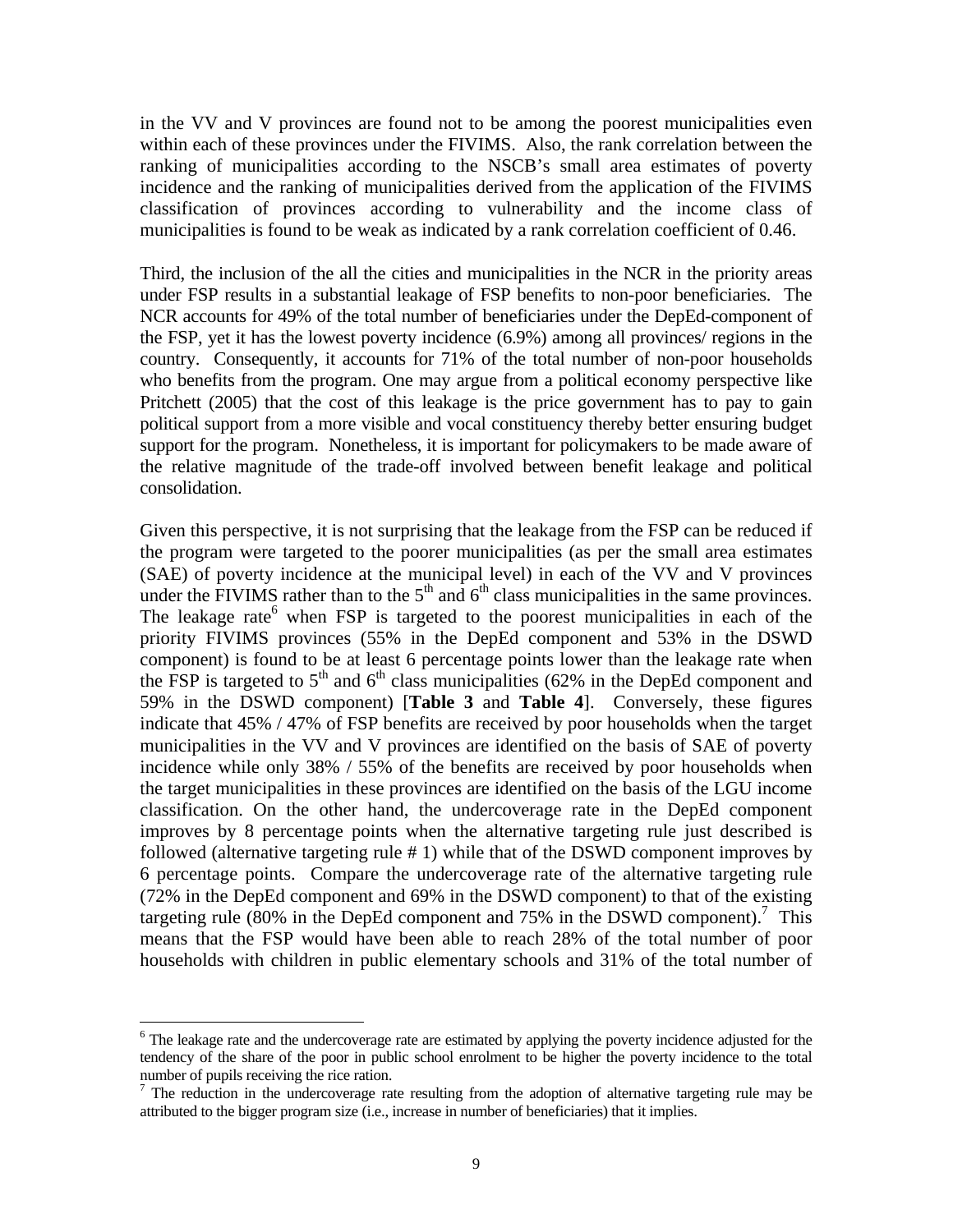poor households with children in DSWD-supervised DCCs if the alternative targeting rule were implemented.

| <b>Targeting rule</b>                                                                                        | Leakage<br>rate | Under-<br>coverage<br>rate | Share of the<br>poor in total<br>transfers | Index of<br>progressivity a/ |
|--------------------------------------------------------------------------------------------------------------|-----------------|----------------------------|--------------------------------------------|------------------------------|
| FIVIMS priority provinces & munis accdg to income class                                                      | 62%             | 80%                        | 38%                                        | 1.56                         |
| FIVIMS priority provinces & munis accdg to SAE                                                               | 55%             | 72%                        | 45%                                        | 1.84                         |
| Directly to munis accdg to SAE;<br>same no. of actual beneficiaries as now                                   | 24%             | 53%                        | 76%                                        | 3.11                         |
| Directly to munis accdg to SAE;<br>no. of munis increased to reach ex ante target number<br>of beneficiaries | 28%             | 43%                        | 72%                                        | 2.95                         |

#### **Table 3. Leakage Rate and Undercoverage Rate Under Alternative Targeting Rules for DepEd Component of FSP**

a/ ratio of share of benefits going to the poor divided by the proportion of households which are poor; percentage of poor HH is 24.4% in 2000

| <b>Targeting rule</b>                                                                                        | Leakage<br>rate | Under-<br>coverage<br>rate | Share of the<br>poor in total<br>transfers | Index of<br>progressivity a/ |
|--------------------------------------------------------------------------------------------------------------|-----------------|----------------------------|--------------------------------------------|------------------------------|
| FIVIMS priority provinces & munis accdg to income class                                                      | 59%             | 75%                        | 41%                                        | 1.68                         |
| FIVIMS priority provinces & munis accdg to SAE                                                               | 53%             | 69%                        | 47%                                        | 1.93                         |
| Directly to munis accdg to SAE;<br>same no. of actual beneficiaries as now                                   | 44%             | 56%                        | 56%                                        | 2.30                         |
| Directly to munis accdg to SAE;<br>no. of munis increased to reach ex ante target number<br>of beneficiaries | 46%             | 59%                        | 54%                                        | 2.21                         |

#### **Table 4. Leakage Rate and Undercoverage Rate Under Alternative Targeting Rules for DSWD Component of FSP**

a/ ratio of share of benefits going to the poor divided by the proportion of households which are poor; percentage of poor HH is 24.4% in 2000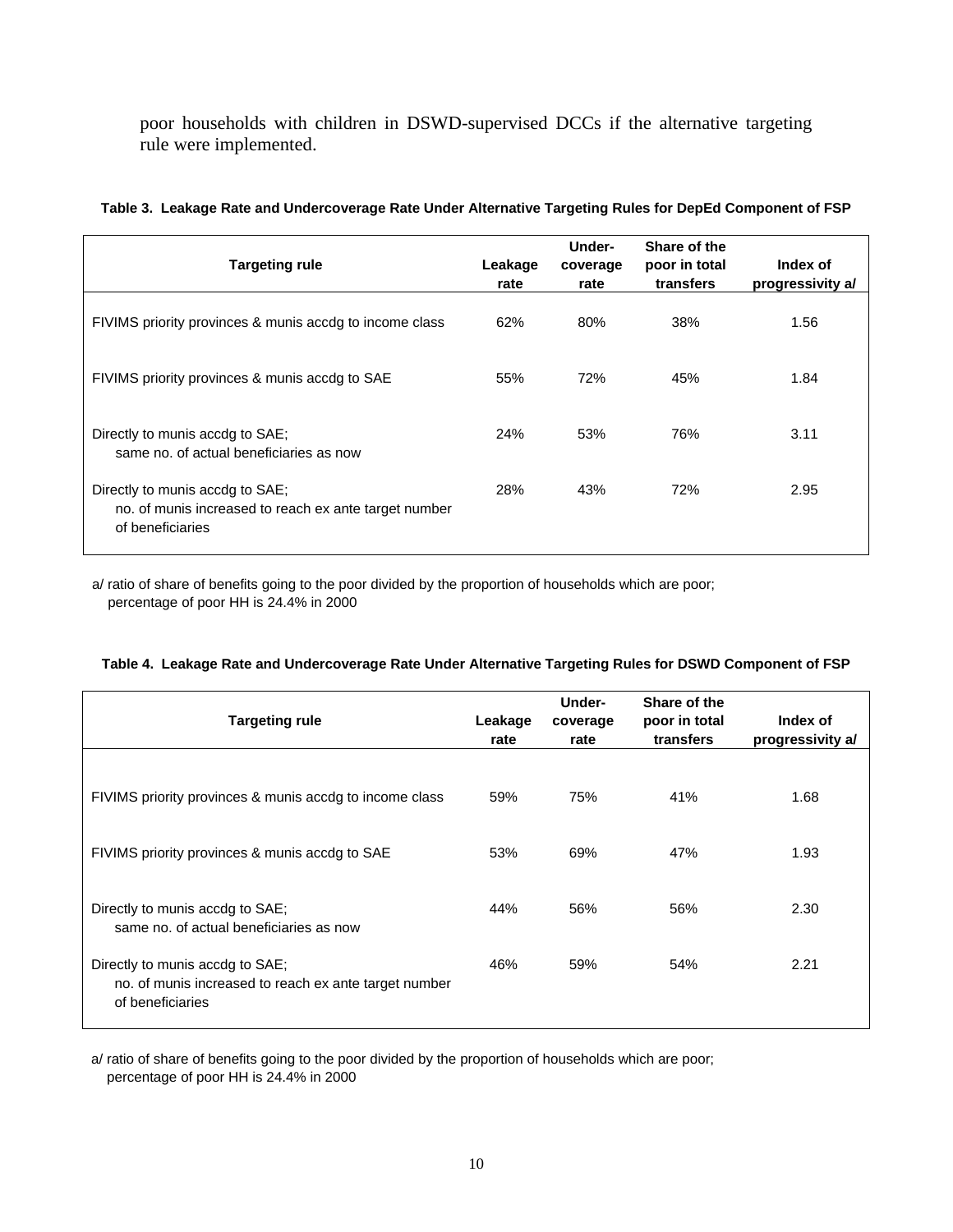Moreover, the leakage from the FSP may be reduced some more if provincial level targeting is done away with and program intervention is directly targeted to the poorest municipalities (as per the SAE of poverty incidence at the municipal level) *while*  maintaining same number of program beneficiaries.<sup>8</sup> A comparison of the distribution of the targeted municipalities across provinces when this alternative targeting rule (alternative targeting rule # 2) is applied with that when LGU income classification is used is shown in **Annex Table 1**.

It is notable that if the targeting rules were amended in this manner, 230 (or 61%) out of the 379 cities/municipalities that were originally targeted under the FSP would not be eligible to receive FSP benefits under the DepEd component. On the other hand, 200 (or 53%) of the 379 target cities/ municipalities under the FSP would not be eligible to receive FSP benefits under the DSWD component. In other words, 61% of the municipalities/ cities targeted under the DepEd component while 53% of the municipalities/ cities targeted under the DSWD component of the FSP at present are not the poorest municipalities/ cities from a global perspective. This number includes all the cities and municipalities in the NCR.

The resulting reduction in the leakage rate when alternative targeting rule #2 is applied is dramatic. The leakage rate in the DepEd component is estimated to drop to 28% if the actual number of beneficiaries reached to date is maintained (**Table 3**). That is, 72% of the benefits would have been received by poor households if the said alternative targeting rule were adopted. On the other hand, the program's ability to reach poor households is also found to improve as the undercoverage rate declines to 53% if the alternative targeting rule were followed.

In like manner, the leakage rate in the DSWD component is estimated to decrease to 44% if alternative targeting rule #2 were applied while maintaining the same actual number of beneficiaries (**Table 4**). The undercoverage rate also declines to 56%.

Prospectively, it would be interesting to find out the efficiency gains, if any, if municipal level targeting is complemented by either barangay level or direct household using community-based monitoring system (CBMS). To date, the CBMS has been implemented in 4,350 barangays in 13 cities and 158 municipalities in 15 provinces. These potential gains would then have to be evaluated vis-à-vis the cost of CBMS installation and maintenance. However, if it is found to be efficient and feasible to target individual households based on the CBMS, the question is: what will be the new distribution point?

## **3.3. Program size**

It has been a cause of concern to DepEd FSP-program implementors that they are unable to come up with 902,000 pupil-beneficiaries that they have originally targeted to reach

 $\overline{a}$ <sup>8</sup> This will result in a larger number of municipalities (i.e., an additional 51 municipalities) being targeted than before. This occurs because the more populous LGUs in NCR would have to be replaced with other municipalities.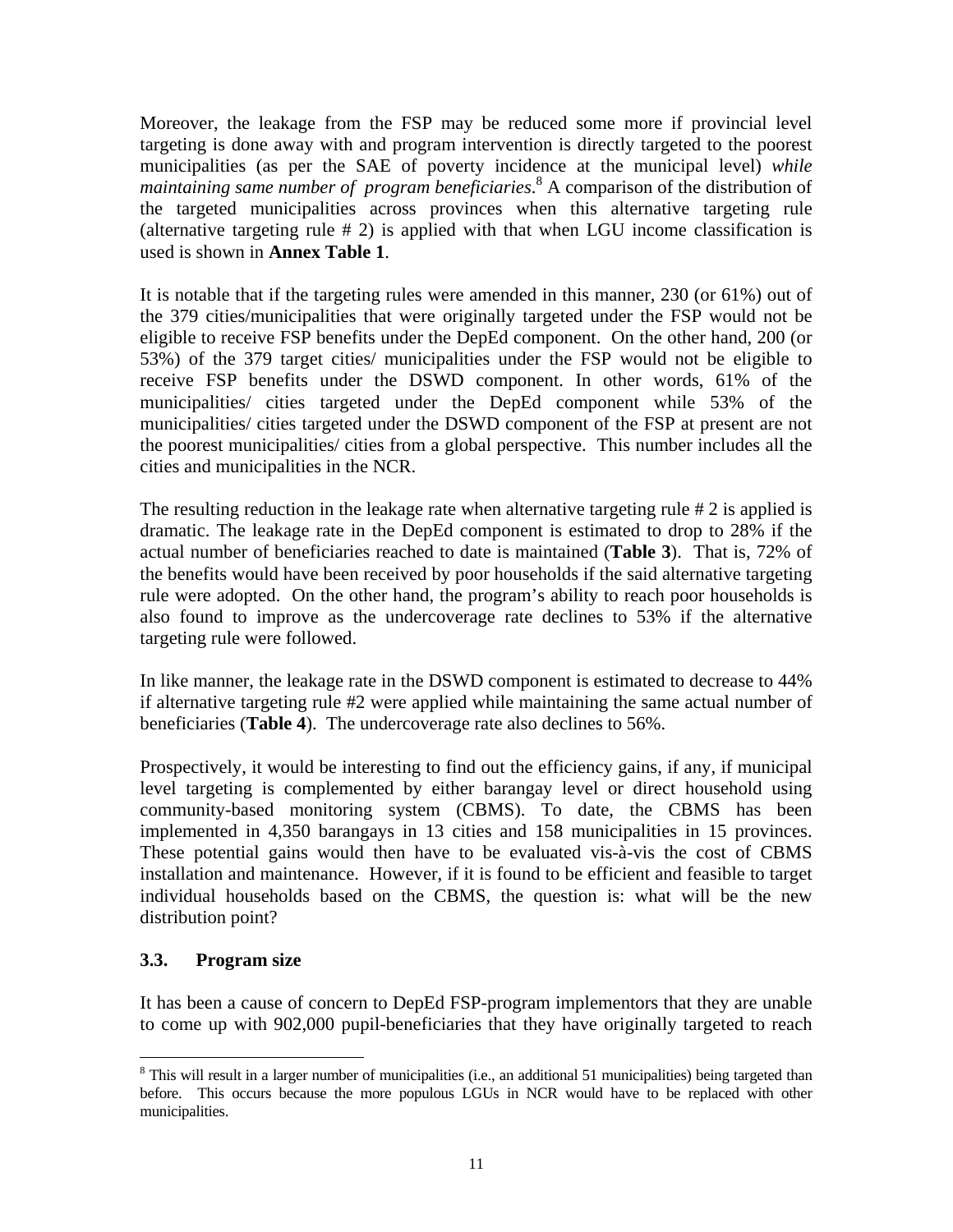(i.e., planned program size). Closer scrutiny of the data reveals that the *ex ante* target number of beneficiaries was not reached not because of poor implementation but precisely because the planned program size is not consistent with the maximum number of pupils that can be reached in the target areas of the FSP given current enrollment rates. Note that the actual number of beneficiaries represents very close to 100% of the current school enrollment in the priority areas under the FSP. Thus, the targeting rule would have to change if the *ex ante* target number of beneficiaries were to be attained. There are several ways of achieving this. Perhaps the most efficient way (without resorting to means testing) would be to target a total of 653 municipalities out of the poorest municipalities ranked according to the small area estimate of municipal level poverty incidence. If this were done, the leakage rate would be 28% and the undercoverage rate would be 43%.

As indicated earlier, the total budget allocation of the FSP is PhP 2.9 billion (PhP 2.665 billion for the DepEd component and PhP 270 million for the DSWD component) in 2006 and PhP 5.098 billion (PhP 4.013 billion for the DepEd component and PhP 1.085 for the DSWD component). If the actual number of beneficiaries reached as of end of August 2006 is maintained, then the budget allocation for the FSP will exceed the requirements of the program by PhP 0.8 billion in 2006 and PhP 1.2 billion in 2007 (**Table 5**). On the other hand, if the original target number of beneficiaries is reached, then the budget allocation for the FSP will exceed the program requirements by PhP 195 million in 2006 and PhP 75 million in 2007. $9$ 

## **3.4. A digression: FIVIMS index is based on outdated information**

It should be pointed out that the data used to construct the FIVIMS index as it is currently measured are at least 6 years old.<sup>10</sup> To wit, the ratio of per capita income to per capita expenditure, poverty incidence, median family income, the ratio of food expenditure to total household expenditure and the ratio of cereal food expenditure to total food expenditure (i.e., all the income/ expenditure-based indicators) are all based on the 2000 Family Income and Expenditure (FIES). Similarly, the unemployment rate is based on the 2000 Labor Force Survey while the cohort survival rate is based on the 2000 Basic Education Information System. On the other hand, the data for 2 indicators (namely, percentage of families with working children and the percentage of households with safe water) is 7 years old. The former indicator is based on the 1999 Survey of Children while the latter indicator is based on the 1999 Annual Poverty Indicators Survey (APIS). Meanwhile, the percentage of underweight children and the percentage of underweight adults are based on the 1998 National Nutrition Survey while the percentage of agricultural land under tenancy is based on the 1990 Agriculture Census.

 $\overline{a}$  $9^9$  These figures assume that the FSP will run for 120 days in 2006 and 220 days in 2007.

<sup>&</sup>lt;sup>10</sup> In like manner, the small area estimates of poverty incidence at the municipal level that are used to arrive at the estimates of the leakage and undercoverage rates presented above are based on the 2000 census.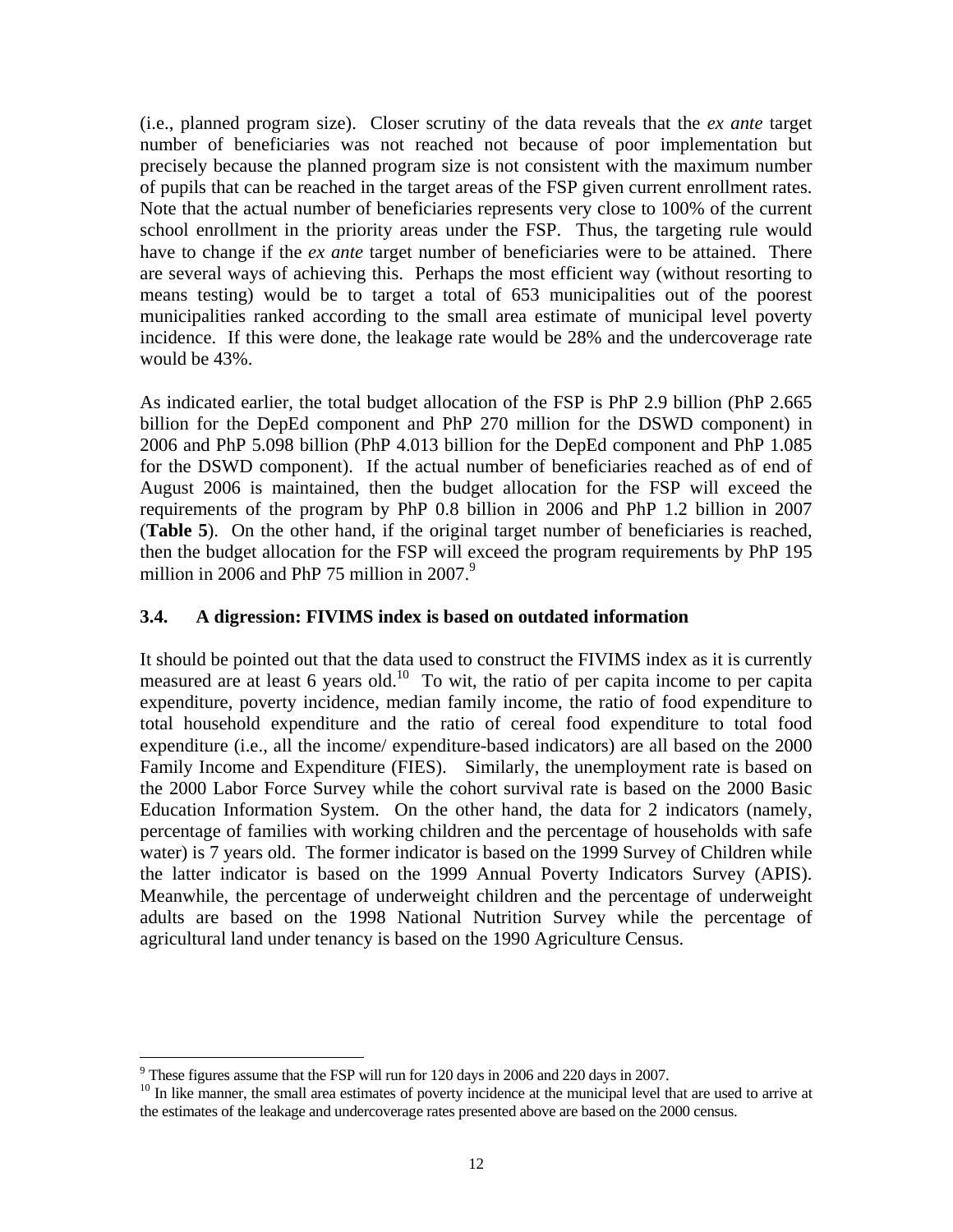#### **Table 5. Comparison of Budget Allocation and Program Requirements, 2006 and 2007 (in million pesos)**

|                                                                 | 2006     | 2007     |
|-----------------------------------------------------------------|----------|----------|
|                                                                 |          |          |
| <b>Budget allocation</b>                                        |          |          |
| DepEd component                                                 | 2,665.00 | 4,013.00 |
| DSWD component                                                  | 269.50   | 1,085.00 |
| Total                                                           | 2.934.50 | 5.098.00 |
| Budget requirement with same actual number of beneficiaries     |          |          |
| DepEd component                                                 | 1,432.65 | 2,626.53 |
| <b>DSWD</b> component                                           | 695.70   | 1,275.46 |
| Total                                                           | 2,128.36 | 3.901.99 |
| Budget requirement with original target number of beneficiaries |          |          |
| DepEd component                                                 | 2,164.80 | 3,968.80 |
| <b>DSWD</b> component                                           | 574.76   | 1,053.73 |
| Total                                                           | 2,739.56 | 5,022.53 |
| Excess allocation with same actual number of beneficiaries      |          |          |
| DepEd component                                                 | 1,232.35 | 1.386.47 |
| <b>DSWD</b> component                                           | (426.20) | (190.46) |
| Total                                                           | 806.14   | 1,196.01 |
|                                                                 |          |          |
| Excess allocation with original target number of beneficiaries  | 500.20   | 44.20    |
| DepEd component                                                 |          | 31.27    |
| <b>DSWD</b> component                                           | (305.26) |          |
| Total                                                           | 194.94   | 75.47    |

More recent provincial level poverty incidence estimates are available from the 2003 FIES. The average rate of change in the provincial level poverty incidence for the priority FIVIMS provinces is fairly modest at 3%. However, there are some significant movements in the ranking of provinces according to poverty incidence (**Annex Table 1**). For instance, Sulu and Tawi-tawi are likely to drop out of the VVV group of provinces in 2003 while Zamboanga del Norte and Maguindanao will most likely their places. On the other hand, the provinces of Apayao, Capiz, La Union, Ifugao, Bohol, Davao del Sur, Cotabato, South Cotabato are likely to graduate from the VV/ V groups of provinces in 2003. Aurora, Kalinga, Oriental Mindoro, Guimaras, Biliran, Siquijor, Davao Oriental, and Compostela Valley are likely to join the VV/ V groups of provinces in 2003. Note also that some of the changes in the number of municipalities that are included in the FSP priority areas are due to the 2005 revision in the LGU income classification.

It is not possible to update the FIVIMS index nor the small area estimates of municipal level poverty incidence for this study. A comparison of the estimate of the leakage rate and undercoverage rate based on the provincial level poverty incidence estimates from the 2000 FIES with the estimates based on the provincial level poverty incidence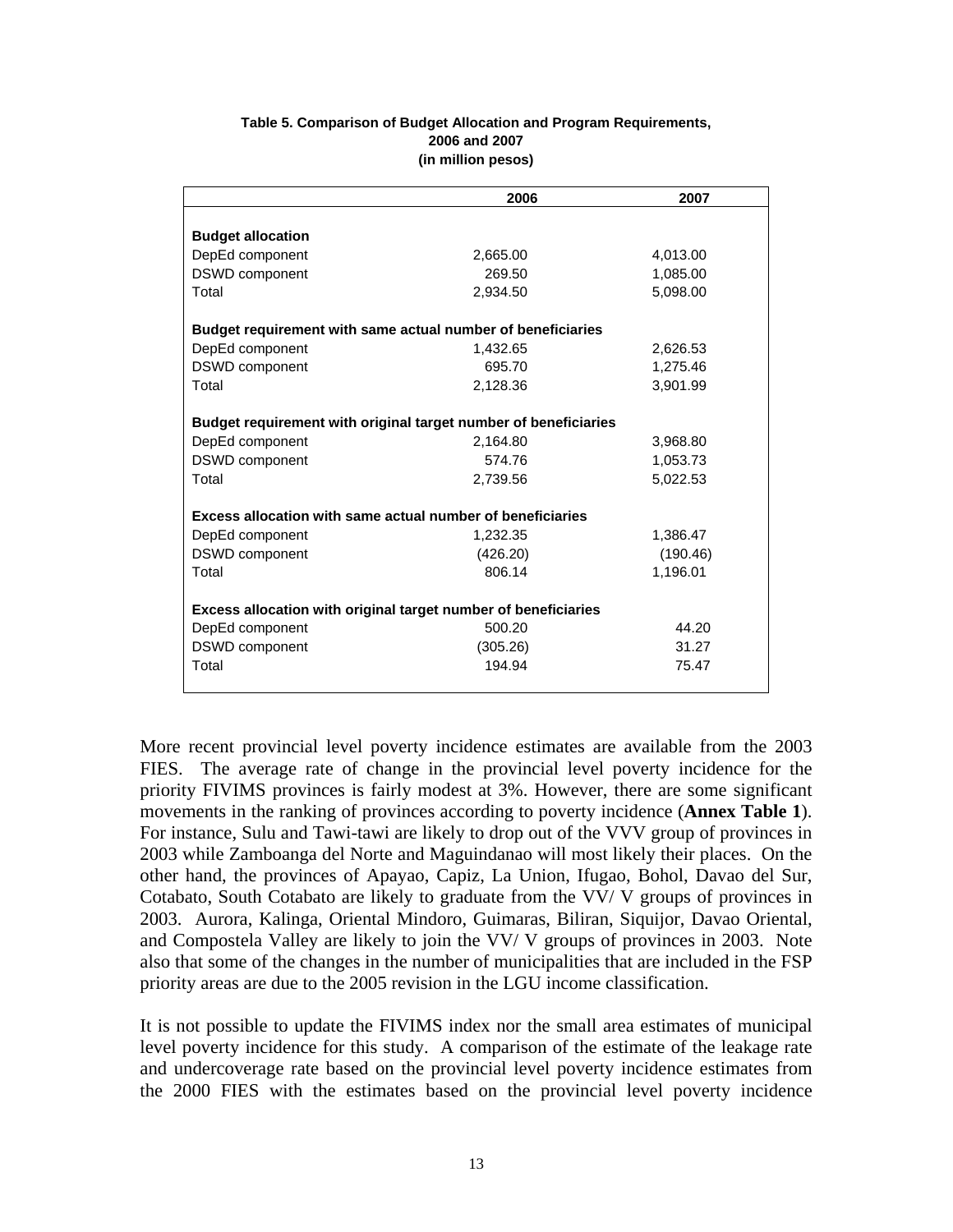estimates from the 2003 FIES indicates the importance of using more recent data. The estimate of the leakage rate for the DepEd component that is derived when the 2003 FIES data is used is equal to 60%, 3 percentage points lower than the estimate that is derived when the 2000 FIES data is used. In contrast, the undercoverage rate when 2003 FIES data is used is estimated to be equal to 75%, 4 percentage points lower than the corresponding estimate when the 2000 FIES data is used. Thus, it appears that difference in leakage/ undercoverage rates arising from the use of more recent data is dwarfed by the difference that result when the small area estimates of poverty incidence are used.

## **4. OTHER ISSUES**

For conditional in-kind transfer, the choice of the distribution point and the size of their transfer are key issues in program design which significantly influences program effectiveness. International experience also points to the importance of strengthening the supply side in human capital investments.

## **4.1. The school as distribution point**

The FSP makes use of the school as the point of distribution. International experience suggests a number of benchmarks pertinent to this design feature against which the FSP can be assessed. First, the implementation of similar programs in other countries indicates that the effectiveness of schools as distribution channel depends on the ability of the school network to reach the poorest areas as well as the ability of implementing agency to handle the logistics of storing, transporting, and distributing the food commodity (Rogers and Coates 2002). This situation appears to be present in the Philippines where there is a public elementary school in almost every barangay and where the National Food Authority (NFA), which is tasked to deliver the rice to schools in a timely manner, has a well-established regional/ provincial network in place.

Second, delivering food transfers through public schools may serve some self-targeting function when the relatively well-off households use private schools (Rogers and Coates 2002). This is true in the Philippines where the share of the poor in total public school enrollment has been found to be greater than their share in the total population (Manasan 2005). However, this tendency is weakened by the fact that the share of the private school system in total enrollment at the elementary level is low (7% in SY 2003-2004).

Third, experience in other countries suggests that targeting poor children within the school or class should be avoided because it creates a stigma that is likely to discourage the needy children from taking advantage of the program. In turn, this finding highlights the importance of targeting schools that serve low-income populations (Roger and Coates 2002). This lesson resonates well in the Philippines where high participation rates tend to result in a high leakage rate with universal targeting (i.e., no targeting) at the level of the school.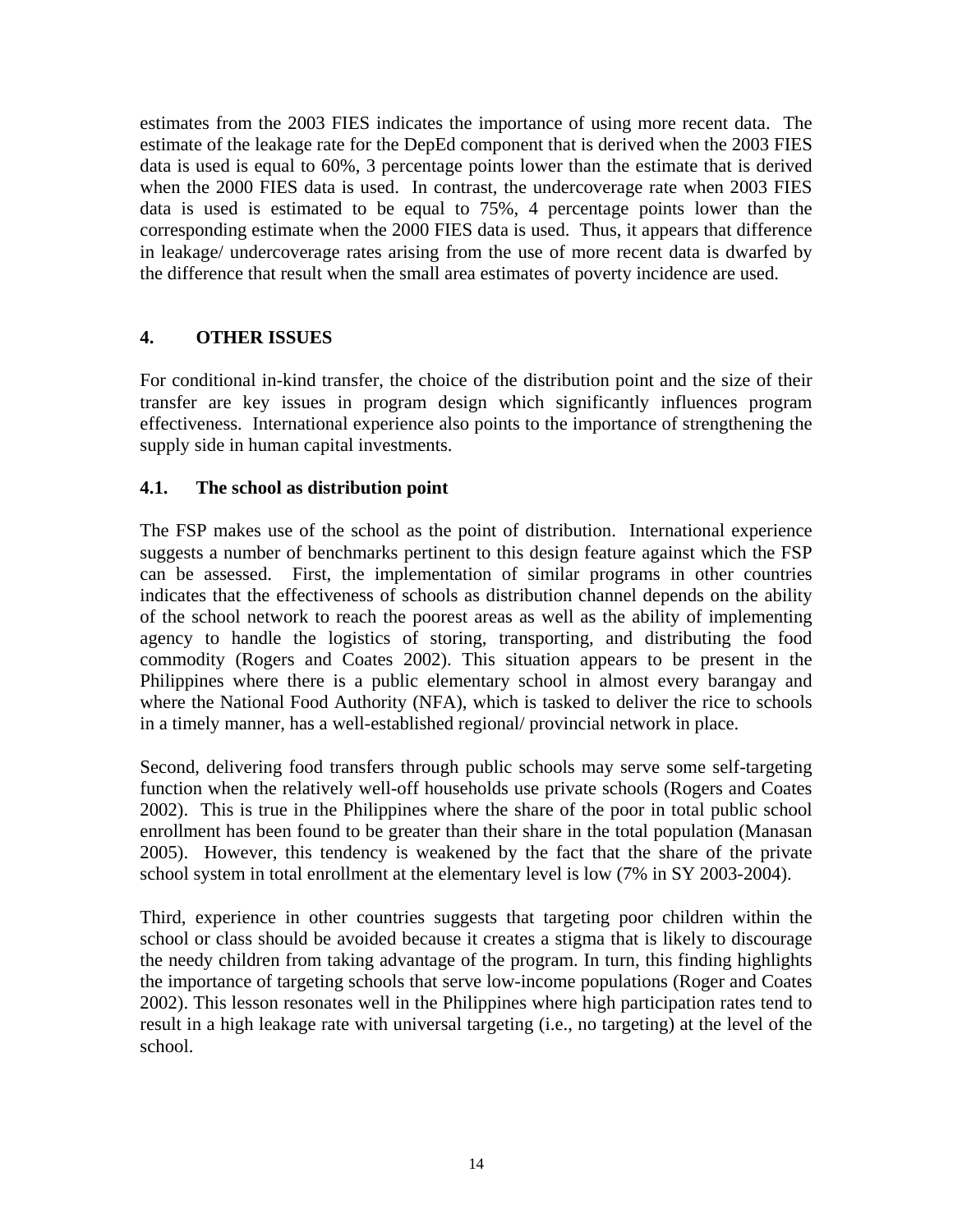Fourth, studies (e.g., Glewwe, Jacoby and King 2001) show that better nutrition of children brought about by cash/food transfer programs (whether conditional or not) tend to result in higher school participation rates. However, experience in a number of countries (e.g., Bangladesh and Mexico) also suggests that rapid expansion in access can undermine service quality unless there is also an improvement in service provision (Chapman 2006). Given the already high participation rates in the public elementary school system in the Philippines, the potential improvement in school attendance and the reduction in the drop-out rate that are expected to result from the FSP accentuate the need to address the input deficits in the basic education sector (i.e., the need to strengthen the supply side).

## **4.2. The DCC as distribution point**

The use of the DCC as a distribution point may be justified on two grounds. First, delivering food transfers through DCC may be self-targeting (even more so than through public elementary schools) precisely because there is a greater tendency for the DCCs to be patronized almost exclusively by poorer households. Second, DCCs serve younger children who are subject to the greatest nutritional risk (Chapman 2006).

On the other hand, the use of the DCC as a distribution point may not be appropriate considering that the distribution of day care centers across the country is not as extensive as that of public elementary schools. Also, since DCCs are largely funded by LGUs, they may not be present in poorer areas. Note that 16% of the total number of barangays in have no DCCs while only 68% of the total number of DCCs are accredited by the DSWD.

## **4.3. Size of the transfer**

 $\overline{a}$ 

The FSP provides eligible beneficiary 1 kilo of rice daily 5 days a week. There are indications that the transfer is not large enough. An informal survey conducted by the DepEd in February-March 2006 found that:

- 80% of HH reported that 1 kilo of rice is not enough to provide their family with three meals a day
- Only 33% of HH reported not having missed a meal in the last 3 months

These numbers are consistent with the fact that the FSP's daily rice ration during schooldays is just enough to cover about 41% of the average rice consumption of a family with 6 members.<sup>11</sup> Moreover, if the rice transfer were converted to cash (PhP  $440$ ) per month), the transfer is estimated to be equal to 39% of the income gap based on the food threshold and 26% of the income gap based on the overall poverty threshold.

<sup>&</sup>lt;sup>11</sup> This figure is estimated based on a 0.32 kg allocation per member per day which is, in turn, based on the national average rice consumption.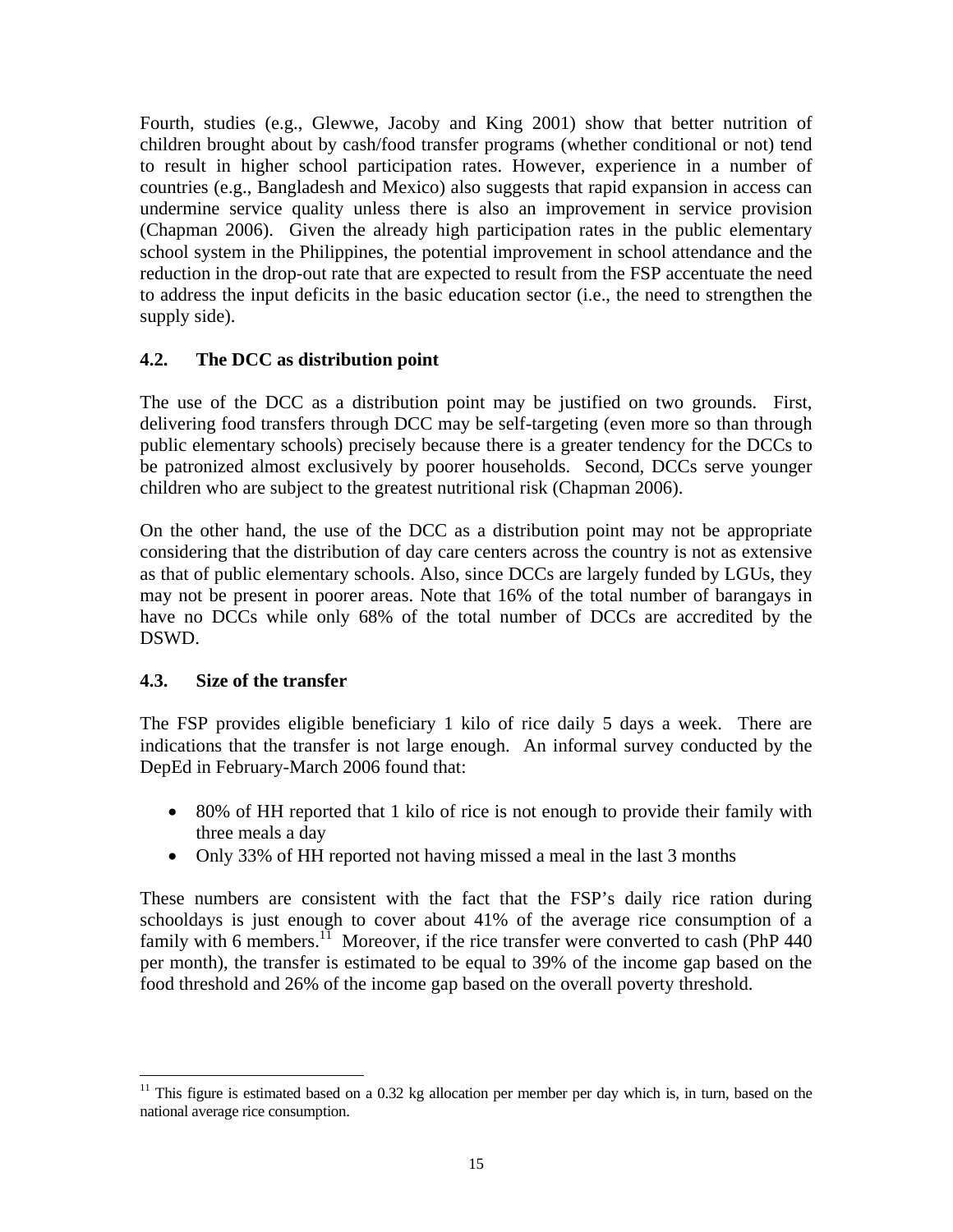### **4.4. Program benefits**

 $\overline{a}$ 

It is not possible to have a scientific assessment of the outcomes of the FSP because of lack of information. However, the output of NNC monitoring of the FSP implementation conducted in February/ March 2006 and March 2007does appear to validate experience in other countries that social transfers can act as effective incentives to increase poor people's demand for services and improve their education outcomes. In fact, transfers do not need to be conditional on school attendance to impact children's education (Chapman 2006). It shows that the program has some positive impact on both the school attendance and nutrition status of the pupils who benefited from the FSP (**Table 6**).<sup>12</sup> In particular, 62% of the respondents said that the number of school days missed declined while 44% of the children weighed gained weight. On the other hand, 20.1% of the respondents reported that they gained enhanced knowledge on basic nutrition from the program.

| Gains                                    | Feb/Mar<br>2006 | Mar<br>2007 |
|------------------------------------------|-----------------|-------------|
|                                          | Percent*        | Percent*    |
| 1. No missed meals in the past 3 months  | 33.7            | 6.7         |
| 2. Decreased number of schooldays missed | 62.1            | 55.2        |
| 3. Increased weight of child             | 44.4            | 49.3        |
| 4. Addtional food for the family         | 89.6            | 86.8        |
| 5. Enhanced knowledge on basic nutrition | 20.1            | 22.5        |

#### **Table 6. Perceived Gain from FSP**

\* Total is not equal to 100% due to multiple answers.

 $12$  Seventeen out of the 49 provinces included in the program were visited as part of the monitoring. Fifty-two elementary schools and day care centers were visited, 401 children were weighed and 412 parents/ caregivers were interviewed.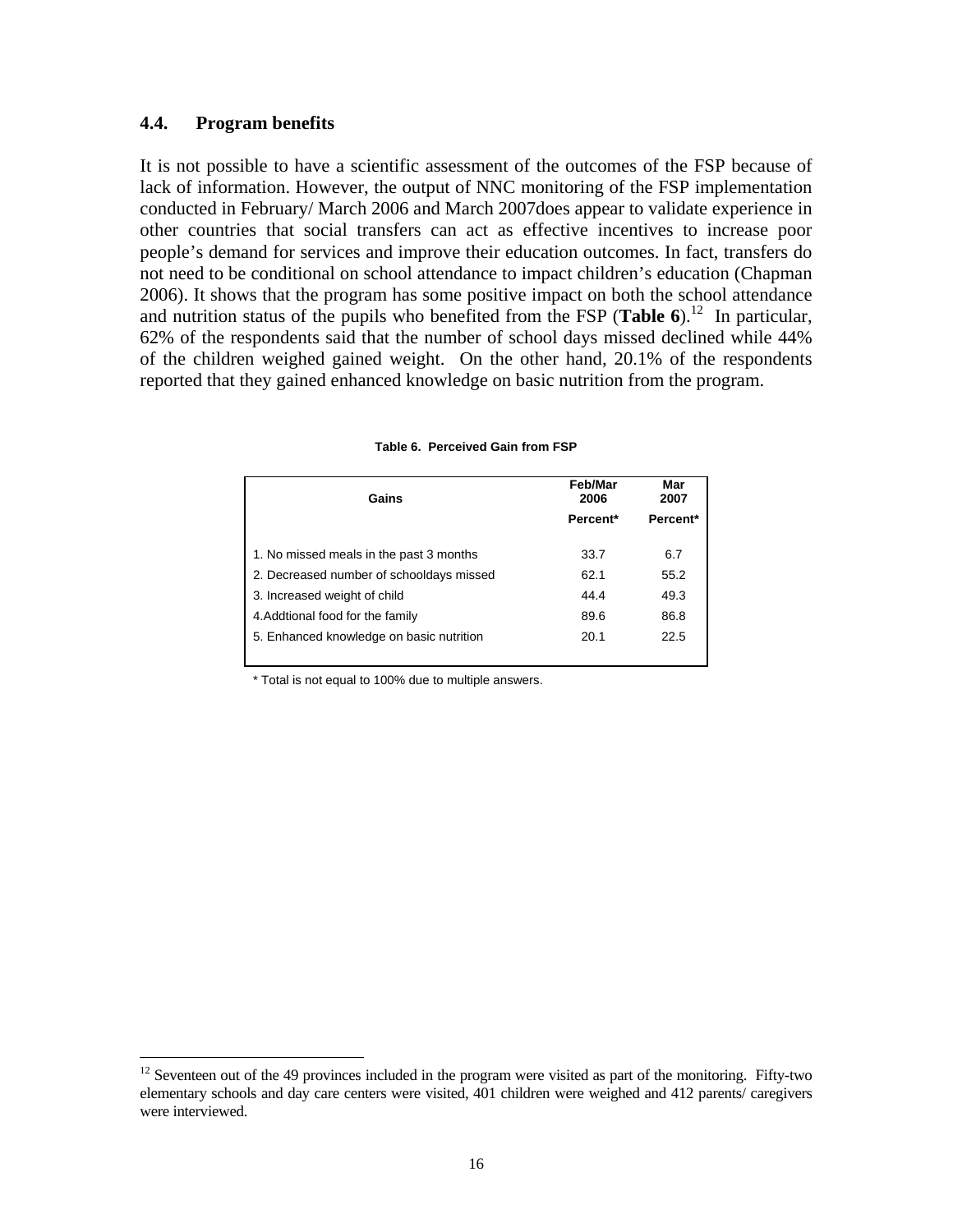#### **References**

- Barrett, C. 2002. Food Aid Effectiveness: It's the Targeting, Stupid!. Department of Applied Economics and Management. Cornell University.
- Chapman, K. 2006. Using Social Transfers to Scale Up Equitable Access to Education and Health Services. Background Paper. DFID Policy Division.
- Coady, D., M. Grosh and J. Hoddinott. 2004. Targeting of Transfers in Developing Countries: Review of Lessons and Experience. Washington, D.C.: World Bank.
- de Janvry, Alain and Elisabeth Sadoulet. 2005. Making Conditional Cash Transfer Programs More Efficient: Designing for Maximum Effect of the Conditionality. Berkeley: University of California.
- Glewwe, P., H. Jacoby and E. King. 2001. Early Childhood Nutrition and Academic Achievement: A Longitudinal Analysis. *Journal of Public Economics* Vol. 81: 345-368.
- Hoddinott, John. 1999. Targeting: Principles and Practice. International Food Policy Research Institute.
- Manasan, R. 2005. Education Sector Study Update 2005. Unpublished paper. Asian Development Bank.
- Rogers, B. and J. Coates. 2002. Food-Based Safety Nets and Related Programs. Discussion Paper No. 12. The Gerald J. and Dorothy R. Friedman School of Nutrition Science and Policy, Tufts.
- Valientes, Roslyn, et al. "Identifying Food Insecure and Vulnerable Areas in the Philippines through FIVIMS." Paper presented by Deputy Executive Director Maria-Bernardita Flores at the NEDA Social Development Committee, Technical Board, 19 April 2006.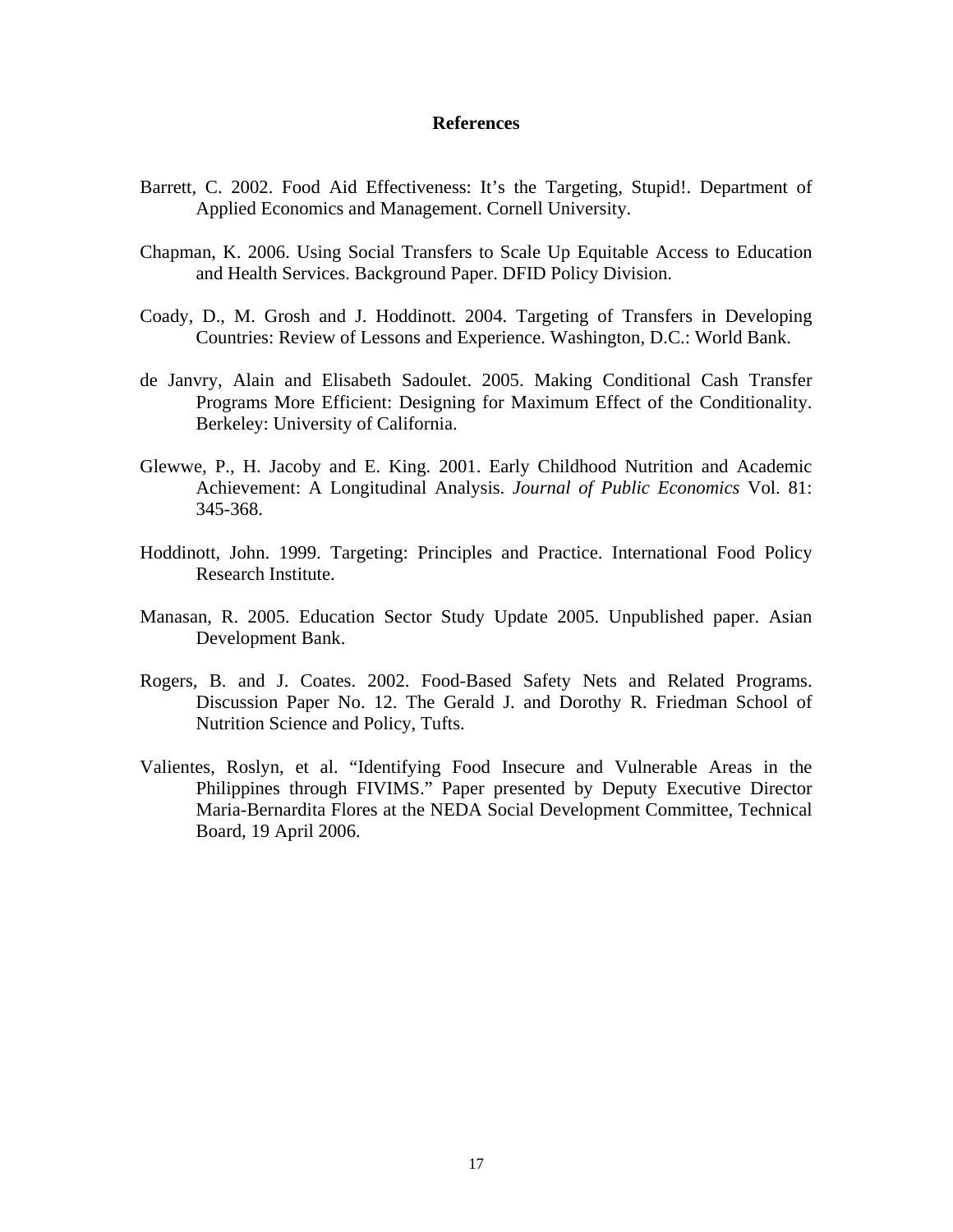#### **Annex Table 1. List of FSP Target Areas Under Alternative Targeting Rules**

| NCR<br><b>NCR</b><br>17<br>17<br>$\pmb{0}$<br>17<br>$VVV = 3$<br>21<br>Masbate<br>21<br>21<br>20<br>Sulu<br>18<br>18<br>17<br>$10\,$<br>Poverty incidence ranking fell from 5 in 2000 to 12 in 2003 a/<br>Tawi-Tawi<br>10<br>10<br>$\overline{7}$<br>$\mathbf{1}$<br>Poverty incidence rank fell from 10 to 40<br>Total<br>49<br>49<br>44<br>32<br>$VV = 8$<br>$\overline{7}$<br>3<br>$\pmb{0}$<br>Poverty incidence rank fell from 56 to 66<br>Apayao<br>1<br>Capiz<br>16<br>13<br>11<br>0<br>Poverty incidence rank fell from 30 to 60<br>Negros Oriental<br>$20\,$<br>$\overline{c}$<br>14<br>$\mathbf{1}$<br>Zamboanga del Norte<br>25<br>$\overline{c}$<br>17<br>25<br>Poverty incidence rank rose from 17 to 1<br>Bukidnon<br>20<br>10<br>$\mathbf{1}$<br>Basilan<br>$\sqrt{2}$<br>6<br>$\overline{4}$<br>2<br>Maguindanao<br>18<br>19<br>19<br>4<br>Poverty incidence rank is 2 in 2003<br>Lanao del Sur<br>38<br>5<br>25<br>14<br>Total<br>151<br>30<br>102<br>62<br>La Union<br>5<br>$V = 38$<br>19<br>0<br>Poverty incidence rank fell from 47 to 58<br>4<br>24<br>Abra<br>27<br>11<br>24<br>11<br>$\overline{7}$<br>0<br>Poverty incidence rank fell from 4 to 51<br>Ifugao<br>4<br>Mountain Province<br>$10$<br>5<br>5<br>5<br>Quezon<br>40<br>15<br>14<br>14<br>Palawan<br>23<br>19<br>6<br>6<br>6<br>$\overline{2}$<br>Marinduque<br>3<br>4<br>$\overline{7}$<br>Occidental Mindoro<br>11<br>1<br>1<br>Romblon<br>17<br>10<br>8<br>8<br>15<br>$\overline{7}$<br>Albay<br>1<br><b>Camarines Norte</b><br>12<br>3<br>3<br>$\mathbf{1}$<br><b>Camarines Sur</b><br>35<br>9<br>19<br>7<br>Catanduanes<br>11<br>7<br>7<br>$\overline{4}$<br>15<br>8<br>Sorsogon<br>4<br>4<br>Aklan<br>$\overline{7}$<br>17<br>3<br>4<br>18<br>5<br>10<br>Antique<br>4<br>lloilo<br>43<br>8<br>22<br>3<br>$\overline{\mathbf{c}}$<br>Negros Occidental<br>19<br>$\overline{2}$<br>12<br>Bohol<br>47<br>26<br>16<br>0<br>Poverty incidence rank fell from 13 to 52<br>Eastern Samar<br>23<br>15<br>$\overline{7}$<br>15<br>41<br>12<br>14<br>11<br>Leyte<br>24<br>15<br>Northern Samar<br>14<br>14<br>18<br>$\pmb{0}$<br>Southern Leyte<br>12<br>10<br>25<br>Samar<br>15<br>20<br>12<br>Zamboanga del Sur & Zamboanga Sibugay<br>42<br>11<br>35<br>6<br>5<br>$\sqrt{3}$<br>Camiguin<br>4<br>4<br>Lanao del Norte<br>22<br>21<br>14<br>14<br>14<br>Misamis Occidental<br>6<br>6<br>4<br>$\overline{7}$<br>Davao del Norte<br>$\mathbf{1}$<br>1<br>Davao del Sur<br>14<br>6<br>Poverty incidence rank is 69 in 2000 and 62 in 2003<br>0<br>1<br>Cotabato<br>17<br>$\overline{c}$<br>15<br>Poverty incidence rank fell from 26 to 54<br>South Cotabato<br>10<br>3<br>3<br>Poverty incidence rank fell from 45 to 55<br>0<br>$\overline{7}$<br>$\overline{7}$<br>3<br>2<br>Sarangani<br>Sultan Kudarat<br>11<br>10<br>2<br>1 | <b>Provinces</b> | Total No.<br>of Muns | <b>FIVIMS Prov</b><br>5th/6th cl Munis<br>Target No.<br>of Muns | Direct Targeting of<br>Munis as per SAE<br>Target No.<br>of Muns | 2003 FIES Prov<br>5th/6th cl Munis<br>Target No.<br>of Munis | Remarks |
|-----------------------------------------------------------------------------------------------------------------------------------------------------------------------------------------------------------------------------------------------------------------------------------------------------------------------------------------------------------------------------------------------------------------------------------------------------------------------------------------------------------------------------------------------------------------------------------------------------------------------------------------------------------------------------------------------------------------------------------------------------------------------------------------------------------------------------------------------------------------------------------------------------------------------------------------------------------------------------------------------------------------------------------------------------------------------------------------------------------------------------------------------------------------------------------------------------------------------------------------------------------------------------------------------------------------------------------------------------------------------------------------------------------------------------------------------------------------------------------------------------------------------------------------------------------------------------------------------------------------------------------------------------------------------------------------------------------------------------------------------------------------------------------------------------------------------------------------------------------------------------------------------------------------------------------------------------------------------------------------------------------------------------------------------------------------------------------------------------------------------------------------------------------------------------------------------------------------------------------------------------------------------------------------------------------------------------------------------------------------------------------------------------------------------------------------------------------------------------------------------------------------------------------------------------------------------------------------------------------------------------------------------------------------------------------------------------------------------------------------------------------------------------------------------------------------|------------------|----------------------|-----------------------------------------------------------------|------------------------------------------------------------------|--------------------------------------------------------------|---------|
|                                                                                                                                                                                                                                                                                                                                                                                                                                                                                                                                                                                                                                                                                                                                                                                                                                                                                                                                                                                                                                                                                                                                                                                                                                                                                                                                                                                                                                                                                                                                                                                                                                                                                                                                                                                                                                                                                                                                                                                                                                                                                                                                                                                                                                                                                                                                                                                                                                                                                                                                                                                                                                                                                                                                                                                                                 |                  |                      |                                                                 |                                                                  |                                                              |         |
|                                                                                                                                                                                                                                                                                                                                                                                                                                                                                                                                                                                                                                                                                                                                                                                                                                                                                                                                                                                                                                                                                                                                                                                                                                                                                                                                                                                                                                                                                                                                                                                                                                                                                                                                                                                                                                                                                                                                                                                                                                                                                                                                                                                                                                                                                                                                                                                                                                                                                                                                                                                                                                                                                                                                                                                                                 |                  |                      |                                                                 |                                                                  |                                                              |         |
|                                                                                                                                                                                                                                                                                                                                                                                                                                                                                                                                                                                                                                                                                                                                                                                                                                                                                                                                                                                                                                                                                                                                                                                                                                                                                                                                                                                                                                                                                                                                                                                                                                                                                                                                                                                                                                                                                                                                                                                                                                                                                                                                                                                                                                                                                                                                                                                                                                                                                                                                                                                                                                                                                                                                                                                                                 |                  |                      |                                                                 |                                                                  |                                                              |         |
|                                                                                                                                                                                                                                                                                                                                                                                                                                                                                                                                                                                                                                                                                                                                                                                                                                                                                                                                                                                                                                                                                                                                                                                                                                                                                                                                                                                                                                                                                                                                                                                                                                                                                                                                                                                                                                                                                                                                                                                                                                                                                                                                                                                                                                                                                                                                                                                                                                                                                                                                                                                                                                                                                                                                                                                                                 |                  |                      |                                                                 |                                                                  |                                                              |         |
|                                                                                                                                                                                                                                                                                                                                                                                                                                                                                                                                                                                                                                                                                                                                                                                                                                                                                                                                                                                                                                                                                                                                                                                                                                                                                                                                                                                                                                                                                                                                                                                                                                                                                                                                                                                                                                                                                                                                                                                                                                                                                                                                                                                                                                                                                                                                                                                                                                                                                                                                                                                                                                                                                                                                                                                                                 |                  |                      |                                                                 |                                                                  |                                                              |         |
|                                                                                                                                                                                                                                                                                                                                                                                                                                                                                                                                                                                                                                                                                                                                                                                                                                                                                                                                                                                                                                                                                                                                                                                                                                                                                                                                                                                                                                                                                                                                                                                                                                                                                                                                                                                                                                                                                                                                                                                                                                                                                                                                                                                                                                                                                                                                                                                                                                                                                                                                                                                                                                                                                                                                                                                                                 |                  |                      |                                                                 |                                                                  |                                                              |         |
|                                                                                                                                                                                                                                                                                                                                                                                                                                                                                                                                                                                                                                                                                                                                                                                                                                                                                                                                                                                                                                                                                                                                                                                                                                                                                                                                                                                                                                                                                                                                                                                                                                                                                                                                                                                                                                                                                                                                                                                                                                                                                                                                                                                                                                                                                                                                                                                                                                                                                                                                                                                                                                                                                                                                                                                                                 |                  |                      |                                                                 |                                                                  |                                                              |         |
|                                                                                                                                                                                                                                                                                                                                                                                                                                                                                                                                                                                                                                                                                                                                                                                                                                                                                                                                                                                                                                                                                                                                                                                                                                                                                                                                                                                                                                                                                                                                                                                                                                                                                                                                                                                                                                                                                                                                                                                                                                                                                                                                                                                                                                                                                                                                                                                                                                                                                                                                                                                                                                                                                                                                                                                                                 |                  |                      |                                                                 |                                                                  |                                                              |         |
|                                                                                                                                                                                                                                                                                                                                                                                                                                                                                                                                                                                                                                                                                                                                                                                                                                                                                                                                                                                                                                                                                                                                                                                                                                                                                                                                                                                                                                                                                                                                                                                                                                                                                                                                                                                                                                                                                                                                                                                                                                                                                                                                                                                                                                                                                                                                                                                                                                                                                                                                                                                                                                                                                                                                                                                                                 |                  |                      |                                                                 |                                                                  |                                                              |         |
|                                                                                                                                                                                                                                                                                                                                                                                                                                                                                                                                                                                                                                                                                                                                                                                                                                                                                                                                                                                                                                                                                                                                                                                                                                                                                                                                                                                                                                                                                                                                                                                                                                                                                                                                                                                                                                                                                                                                                                                                                                                                                                                                                                                                                                                                                                                                                                                                                                                                                                                                                                                                                                                                                                                                                                                                                 |                  |                      |                                                                 |                                                                  |                                                              |         |
|                                                                                                                                                                                                                                                                                                                                                                                                                                                                                                                                                                                                                                                                                                                                                                                                                                                                                                                                                                                                                                                                                                                                                                                                                                                                                                                                                                                                                                                                                                                                                                                                                                                                                                                                                                                                                                                                                                                                                                                                                                                                                                                                                                                                                                                                                                                                                                                                                                                                                                                                                                                                                                                                                                                                                                                                                 |                  |                      |                                                                 |                                                                  |                                                              |         |
|                                                                                                                                                                                                                                                                                                                                                                                                                                                                                                                                                                                                                                                                                                                                                                                                                                                                                                                                                                                                                                                                                                                                                                                                                                                                                                                                                                                                                                                                                                                                                                                                                                                                                                                                                                                                                                                                                                                                                                                                                                                                                                                                                                                                                                                                                                                                                                                                                                                                                                                                                                                                                                                                                                                                                                                                                 |                  |                      |                                                                 |                                                                  |                                                              |         |
|                                                                                                                                                                                                                                                                                                                                                                                                                                                                                                                                                                                                                                                                                                                                                                                                                                                                                                                                                                                                                                                                                                                                                                                                                                                                                                                                                                                                                                                                                                                                                                                                                                                                                                                                                                                                                                                                                                                                                                                                                                                                                                                                                                                                                                                                                                                                                                                                                                                                                                                                                                                                                                                                                                                                                                                                                 |                  |                      |                                                                 |                                                                  |                                                              |         |
|                                                                                                                                                                                                                                                                                                                                                                                                                                                                                                                                                                                                                                                                                                                                                                                                                                                                                                                                                                                                                                                                                                                                                                                                                                                                                                                                                                                                                                                                                                                                                                                                                                                                                                                                                                                                                                                                                                                                                                                                                                                                                                                                                                                                                                                                                                                                                                                                                                                                                                                                                                                                                                                                                                                                                                                                                 |                  |                      |                                                                 |                                                                  |                                                              |         |
|                                                                                                                                                                                                                                                                                                                                                                                                                                                                                                                                                                                                                                                                                                                                                                                                                                                                                                                                                                                                                                                                                                                                                                                                                                                                                                                                                                                                                                                                                                                                                                                                                                                                                                                                                                                                                                                                                                                                                                                                                                                                                                                                                                                                                                                                                                                                                                                                                                                                                                                                                                                                                                                                                                                                                                                                                 |                  |                      |                                                                 |                                                                  |                                                              |         |
|                                                                                                                                                                                                                                                                                                                                                                                                                                                                                                                                                                                                                                                                                                                                                                                                                                                                                                                                                                                                                                                                                                                                                                                                                                                                                                                                                                                                                                                                                                                                                                                                                                                                                                                                                                                                                                                                                                                                                                                                                                                                                                                                                                                                                                                                                                                                                                                                                                                                                                                                                                                                                                                                                                                                                                                                                 |                  |                      |                                                                 |                                                                  |                                                              |         |
|                                                                                                                                                                                                                                                                                                                                                                                                                                                                                                                                                                                                                                                                                                                                                                                                                                                                                                                                                                                                                                                                                                                                                                                                                                                                                                                                                                                                                                                                                                                                                                                                                                                                                                                                                                                                                                                                                                                                                                                                                                                                                                                                                                                                                                                                                                                                                                                                                                                                                                                                                                                                                                                                                                                                                                                                                 |                  |                      |                                                                 |                                                                  |                                                              |         |
|                                                                                                                                                                                                                                                                                                                                                                                                                                                                                                                                                                                                                                                                                                                                                                                                                                                                                                                                                                                                                                                                                                                                                                                                                                                                                                                                                                                                                                                                                                                                                                                                                                                                                                                                                                                                                                                                                                                                                                                                                                                                                                                                                                                                                                                                                                                                                                                                                                                                                                                                                                                                                                                                                                                                                                                                                 |                  |                      |                                                                 |                                                                  |                                                              |         |
|                                                                                                                                                                                                                                                                                                                                                                                                                                                                                                                                                                                                                                                                                                                                                                                                                                                                                                                                                                                                                                                                                                                                                                                                                                                                                                                                                                                                                                                                                                                                                                                                                                                                                                                                                                                                                                                                                                                                                                                                                                                                                                                                                                                                                                                                                                                                                                                                                                                                                                                                                                                                                                                                                                                                                                                                                 |                  |                      |                                                                 |                                                                  |                                                              |         |
|                                                                                                                                                                                                                                                                                                                                                                                                                                                                                                                                                                                                                                                                                                                                                                                                                                                                                                                                                                                                                                                                                                                                                                                                                                                                                                                                                                                                                                                                                                                                                                                                                                                                                                                                                                                                                                                                                                                                                                                                                                                                                                                                                                                                                                                                                                                                                                                                                                                                                                                                                                                                                                                                                                                                                                                                                 |                  |                      |                                                                 |                                                                  |                                                              |         |
|                                                                                                                                                                                                                                                                                                                                                                                                                                                                                                                                                                                                                                                                                                                                                                                                                                                                                                                                                                                                                                                                                                                                                                                                                                                                                                                                                                                                                                                                                                                                                                                                                                                                                                                                                                                                                                                                                                                                                                                                                                                                                                                                                                                                                                                                                                                                                                                                                                                                                                                                                                                                                                                                                                                                                                                                                 |                  |                      |                                                                 |                                                                  |                                                              |         |
|                                                                                                                                                                                                                                                                                                                                                                                                                                                                                                                                                                                                                                                                                                                                                                                                                                                                                                                                                                                                                                                                                                                                                                                                                                                                                                                                                                                                                                                                                                                                                                                                                                                                                                                                                                                                                                                                                                                                                                                                                                                                                                                                                                                                                                                                                                                                                                                                                                                                                                                                                                                                                                                                                                                                                                                                                 |                  |                      |                                                                 |                                                                  |                                                              |         |
|                                                                                                                                                                                                                                                                                                                                                                                                                                                                                                                                                                                                                                                                                                                                                                                                                                                                                                                                                                                                                                                                                                                                                                                                                                                                                                                                                                                                                                                                                                                                                                                                                                                                                                                                                                                                                                                                                                                                                                                                                                                                                                                                                                                                                                                                                                                                                                                                                                                                                                                                                                                                                                                                                                                                                                                                                 |                  |                      |                                                                 |                                                                  |                                                              |         |
|                                                                                                                                                                                                                                                                                                                                                                                                                                                                                                                                                                                                                                                                                                                                                                                                                                                                                                                                                                                                                                                                                                                                                                                                                                                                                                                                                                                                                                                                                                                                                                                                                                                                                                                                                                                                                                                                                                                                                                                                                                                                                                                                                                                                                                                                                                                                                                                                                                                                                                                                                                                                                                                                                                                                                                                                                 |                  |                      |                                                                 |                                                                  |                                                              |         |
|                                                                                                                                                                                                                                                                                                                                                                                                                                                                                                                                                                                                                                                                                                                                                                                                                                                                                                                                                                                                                                                                                                                                                                                                                                                                                                                                                                                                                                                                                                                                                                                                                                                                                                                                                                                                                                                                                                                                                                                                                                                                                                                                                                                                                                                                                                                                                                                                                                                                                                                                                                                                                                                                                                                                                                                                                 |                  |                      |                                                                 |                                                                  |                                                              |         |
|                                                                                                                                                                                                                                                                                                                                                                                                                                                                                                                                                                                                                                                                                                                                                                                                                                                                                                                                                                                                                                                                                                                                                                                                                                                                                                                                                                                                                                                                                                                                                                                                                                                                                                                                                                                                                                                                                                                                                                                                                                                                                                                                                                                                                                                                                                                                                                                                                                                                                                                                                                                                                                                                                                                                                                                                                 |                  |                      |                                                                 |                                                                  |                                                              |         |
|                                                                                                                                                                                                                                                                                                                                                                                                                                                                                                                                                                                                                                                                                                                                                                                                                                                                                                                                                                                                                                                                                                                                                                                                                                                                                                                                                                                                                                                                                                                                                                                                                                                                                                                                                                                                                                                                                                                                                                                                                                                                                                                                                                                                                                                                                                                                                                                                                                                                                                                                                                                                                                                                                                                                                                                                                 |                  |                      |                                                                 |                                                                  |                                                              |         |
|                                                                                                                                                                                                                                                                                                                                                                                                                                                                                                                                                                                                                                                                                                                                                                                                                                                                                                                                                                                                                                                                                                                                                                                                                                                                                                                                                                                                                                                                                                                                                                                                                                                                                                                                                                                                                                                                                                                                                                                                                                                                                                                                                                                                                                                                                                                                                                                                                                                                                                                                                                                                                                                                                                                                                                                                                 |                  |                      |                                                                 |                                                                  |                                                              |         |
|                                                                                                                                                                                                                                                                                                                                                                                                                                                                                                                                                                                                                                                                                                                                                                                                                                                                                                                                                                                                                                                                                                                                                                                                                                                                                                                                                                                                                                                                                                                                                                                                                                                                                                                                                                                                                                                                                                                                                                                                                                                                                                                                                                                                                                                                                                                                                                                                                                                                                                                                                                                                                                                                                                                                                                                                                 |                  |                      |                                                                 |                                                                  |                                                              |         |
|                                                                                                                                                                                                                                                                                                                                                                                                                                                                                                                                                                                                                                                                                                                                                                                                                                                                                                                                                                                                                                                                                                                                                                                                                                                                                                                                                                                                                                                                                                                                                                                                                                                                                                                                                                                                                                                                                                                                                                                                                                                                                                                                                                                                                                                                                                                                                                                                                                                                                                                                                                                                                                                                                                                                                                                                                 |                  |                      |                                                                 |                                                                  |                                                              |         |
|                                                                                                                                                                                                                                                                                                                                                                                                                                                                                                                                                                                                                                                                                                                                                                                                                                                                                                                                                                                                                                                                                                                                                                                                                                                                                                                                                                                                                                                                                                                                                                                                                                                                                                                                                                                                                                                                                                                                                                                                                                                                                                                                                                                                                                                                                                                                                                                                                                                                                                                                                                                                                                                                                                                                                                                                                 |                  |                      |                                                                 |                                                                  |                                                              |         |
|                                                                                                                                                                                                                                                                                                                                                                                                                                                                                                                                                                                                                                                                                                                                                                                                                                                                                                                                                                                                                                                                                                                                                                                                                                                                                                                                                                                                                                                                                                                                                                                                                                                                                                                                                                                                                                                                                                                                                                                                                                                                                                                                                                                                                                                                                                                                                                                                                                                                                                                                                                                                                                                                                                                                                                                                                 |                  |                      |                                                                 |                                                                  |                                                              |         |
|                                                                                                                                                                                                                                                                                                                                                                                                                                                                                                                                                                                                                                                                                                                                                                                                                                                                                                                                                                                                                                                                                                                                                                                                                                                                                                                                                                                                                                                                                                                                                                                                                                                                                                                                                                                                                                                                                                                                                                                                                                                                                                                                                                                                                                                                                                                                                                                                                                                                                                                                                                                                                                                                                                                                                                                                                 |                  |                      |                                                                 |                                                                  |                                                              |         |
|                                                                                                                                                                                                                                                                                                                                                                                                                                                                                                                                                                                                                                                                                                                                                                                                                                                                                                                                                                                                                                                                                                                                                                                                                                                                                                                                                                                                                                                                                                                                                                                                                                                                                                                                                                                                                                                                                                                                                                                                                                                                                                                                                                                                                                                                                                                                                                                                                                                                                                                                                                                                                                                                                                                                                                                                                 |                  |                      |                                                                 |                                                                  |                                                              |         |
|                                                                                                                                                                                                                                                                                                                                                                                                                                                                                                                                                                                                                                                                                                                                                                                                                                                                                                                                                                                                                                                                                                                                                                                                                                                                                                                                                                                                                                                                                                                                                                                                                                                                                                                                                                                                                                                                                                                                                                                                                                                                                                                                                                                                                                                                                                                                                                                                                                                                                                                                                                                                                                                                                                                                                                                                                 |                  |                      |                                                                 |                                                                  |                                                              |         |
|                                                                                                                                                                                                                                                                                                                                                                                                                                                                                                                                                                                                                                                                                                                                                                                                                                                                                                                                                                                                                                                                                                                                                                                                                                                                                                                                                                                                                                                                                                                                                                                                                                                                                                                                                                                                                                                                                                                                                                                                                                                                                                                                                                                                                                                                                                                                                                                                                                                                                                                                                                                                                                                                                                                                                                                                                 |                  |                      |                                                                 |                                                                  |                                                              |         |
|                                                                                                                                                                                                                                                                                                                                                                                                                                                                                                                                                                                                                                                                                                                                                                                                                                                                                                                                                                                                                                                                                                                                                                                                                                                                                                                                                                                                                                                                                                                                                                                                                                                                                                                                                                                                                                                                                                                                                                                                                                                                                                                                                                                                                                                                                                                                                                                                                                                                                                                                                                                                                                                                                                                                                                                                                 |                  |                      |                                                                 |                                                                  |                                                              |         |
|                                                                                                                                                                                                                                                                                                                                                                                                                                                                                                                                                                                                                                                                                                                                                                                                                                                                                                                                                                                                                                                                                                                                                                                                                                                                                                                                                                                                                                                                                                                                                                                                                                                                                                                                                                                                                                                                                                                                                                                                                                                                                                                                                                                                                                                                                                                                                                                                                                                                                                                                                                                                                                                                                                                                                                                                                 |                  |                      |                                                                 |                                                                  |                                                              |         |
|                                                                                                                                                                                                                                                                                                                                                                                                                                                                                                                                                                                                                                                                                                                                                                                                                                                                                                                                                                                                                                                                                                                                                                                                                                                                                                                                                                                                                                                                                                                                                                                                                                                                                                                                                                                                                                                                                                                                                                                                                                                                                                                                                                                                                                                                                                                                                                                                                                                                                                                                                                                                                                                                                                                                                                                                                 |                  |                      |                                                                 |                                                                  |                                                              |         |
|                                                                                                                                                                                                                                                                                                                                                                                                                                                                                                                                                                                                                                                                                                                                                                                                                                                                                                                                                                                                                                                                                                                                                                                                                                                                                                                                                                                                                                                                                                                                                                                                                                                                                                                                                                                                                                                                                                                                                                                                                                                                                                                                                                                                                                                                                                                                                                                                                                                                                                                                                                                                                                                                                                                                                                                                                 |                  |                      |                                                                 |                                                                  |                                                              |         |
|                                                                                                                                                                                                                                                                                                                                                                                                                                                                                                                                                                                                                                                                                                                                                                                                                                                                                                                                                                                                                                                                                                                                                                                                                                                                                                                                                                                                                                                                                                                                                                                                                                                                                                                                                                                                                                                                                                                                                                                                                                                                                                                                                                                                                                                                                                                                                                                                                                                                                                                                                                                                                                                                                                                                                                                                                 |                  |                      |                                                                 |                                                                  |                                                              |         |
|                                                                                                                                                                                                                                                                                                                                                                                                                                                                                                                                                                                                                                                                                                                                                                                                                                                                                                                                                                                                                                                                                                                                                                                                                                                                                                                                                                                                                                                                                                                                                                                                                                                                                                                                                                                                                                                                                                                                                                                                                                                                                                                                                                                                                                                                                                                                                                                                                                                                                                                                                                                                                                                                                                                                                                                                                 |                  |                      |                                                                 |                                                                  |                                                              |         |
|                                                                                                                                                                                                                                                                                                                                                                                                                                                                                                                                                                                                                                                                                                                                                                                                                                                                                                                                                                                                                                                                                                                                                                                                                                                                                                                                                                                                                                                                                                                                                                                                                                                                                                                                                                                                                                                                                                                                                                                                                                                                                                                                                                                                                                                                                                                                                                                                                                                                                                                                                                                                                                                                                                                                                                                                                 |                  |                      |                                                                 |                                                                  |                                                              |         |
|                                                                                                                                                                                                                                                                                                                                                                                                                                                                                                                                                                                                                                                                                                                                                                                                                                                                                                                                                                                                                                                                                                                                                                                                                                                                                                                                                                                                                                                                                                                                                                                                                                                                                                                                                                                                                                                                                                                                                                                                                                                                                                                                                                                                                                                                                                                                                                                                                                                                                                                                                                                                                                                                                                                                                                                                                 |                  |                      |                                                                 |                                                                  |                                                              |         |
|                                                                                                                                                                                                                                                                                                                                                                                                                                                                                                                                                                                                                                                                                                                                                                                                                                                                                                                                                                                                                                                                                                                                                                                                                                                                                                                                                                                                                                                                                                                                                                                                                                                                                                                                                                                                                                                                                                                                                                                                                                                                                                                                                                                                                                                                                                                                                                                                                                                                                                                                                                                                                                                                                                                                                                                                                 |                  |                      |                                                                 |                                                                  |                                                              |         |
|                                                                                                                                                                                                                                                                                                                                                                                                                                                                                                                                                                                                                                                                                                                                                                                                                                                                                                                                                                                                                                                                                                                                                                                                                                                                                                                                                                                                                                                                                                                                                                                                                                                                                                                                                                                                                                                                                                                                                                                                                                                                                                                                                                                                                                                                                                                                                                                                                                                                                                                                                                                                                                                                                                                                                                                                                 |                  |                      |                                                                 |                                                                  |                                                              |         |
|                                                                                                                                                                                                                                                                                                                                                                                                                                                                                                                                                                                                                                                                                                                                                                                                                                                                                                                                                                                                                                                                                                                                                                                                                                                                                                                                                                                                                                                                                                                                                                                                                                                                                                                                                                                                                                                                                                                                                                                                                                                                                                                                                                                                                                                                                                                                                                                                                                                                                                                                                                                                                                                                                                                                                                                                                 |                  |                      |                                                                 |                                                                  |                                                              |         |
|                                                                                                                                                                                                                                                                                                                                                                                                                                                                                                                                                                                                                                                                                                                                                                                                                                                                                                                                                                                                                                                                                                                                                                                                                                                                                                                                                                                                                                                                                                                                                                                                                                                                                                                                                                                                                                                                                                                                                                                                                                                                                                                                                                                                                                                                                                                                                                                                                                                                                                                                                                                                                                                                                                                                                                                                                 |                  |                      |                                                                 |                                                                  |                                                              |         |
|                                                                                                                                                                                                                                                                                                                                                                                                                                                                                                                                                                                                                                                                                                                                                                                                                                                                                                                                                                                                                                                                                                                                                                                                                                                                                                                                                                                                                                                                                                                                                                                                                                                                                                                                                                                                                                                                                                                                                                                                                                                                                                                                                                                                                                                                                                                                                                                                                                                                                                                                                                                                                                                                                                                                                                                                                 |                  |                      |                                                                 |                                                                  |                                                              |         |
| 14<br>13<br>$\mathbf{1}$<br>1                                                                                                                                                                                                                                                                                                                                                                                                                                                                                                                                                                                                                                                                                                                                                                                                                                                                                                                                                                                                                                                                                                                                                                                                                                                                                                                                                                                                                                                                                                                                                                                                                                                                                                                                                                                                                                                                                                                                                                                                                                                                                                                                                                                                                                                                                                                                                                                                                                                                                                                                                                                                                                                                                                                                                                                   |                  |                      |                                                                 |                                                                  |                                                              |         |
| Agusan del Sur                                                                                                                                                                                                                                                                                                                                                                                                                                                                                                                                                                                                                                                                                                                                                                                                                                                                                                                                                                                                                                                                                                                                                                                                                                                                                                                                                                                                                                                                                                                                                                                                                                                                                                                                                                                                                                                                                                                                                                                                                                                                                                                                                                                                                                                                                                                                                                                                                                                                                                                                                                                                                                                                                                                                                                                                  |                  |                      |                                                                 |                                                                  |                                                              |         |
| Agusan del Norte<br>11<br>3<br>$\overline{7}$<br>$\mathbf{1}$<br>12                                                                                                                                                                                                                                                                                                                                                                                                                                                                                                                                                                                                                                                                                                                                                                                                                                                                                                                                                                                                                                                                                                                                                                                                                                                                                                                                                                                                                                                                                                                                                                                                                                                                                                                                                                                                                                                                                                                                                                                                                                                                                                                                                                                                                                                                                                                                                                                                                                                                                                                                                                                                                                                                                                                                             |                  |                      |                                                                 |                                                                  |                                                              |         |
| Surigao del Sur<br>18<br>4<br>3<br>$27\,$<br>16                                                                                                                                                                                                                                                                                                                                                                                                                                                                                                                                                                                                                                                                                                                                                                                                                                                                                                                                                                                                                                                                                                                                                                                                                                                                                                                                                                                                                                                                                                                                                                                                                                                                                                                                                                                                                                                                                                                                                                                                                                                                                                                                                                                                                                                                                                                                                                                                                                                                                                                                                                                                                                                                                                                                                                 |                  |                      |                                                                 |                                                                  |                                                              |         |
| Surigao del Norte<br>$20\,$<br>23<br>283<br>Total<br>746<br>401<br>213                                                                                                                                                                                                                                                                                                                                                                                                                                                                                                                                                                                                                                                                                                                                                                                                                                                                                                                                                                                                                                                                                                                                                                                                                                                                                                                                                                                                                                                                                                                                                                                                                                                                                                                                                                                                                                                                                                                                                                                                                                                                                                                                                                                                                                                                                                                                                                                                                                                                                                                                                                                                                                                                                                                                          |                  |                      |                                                                 |                                                                  |                                                              |         |